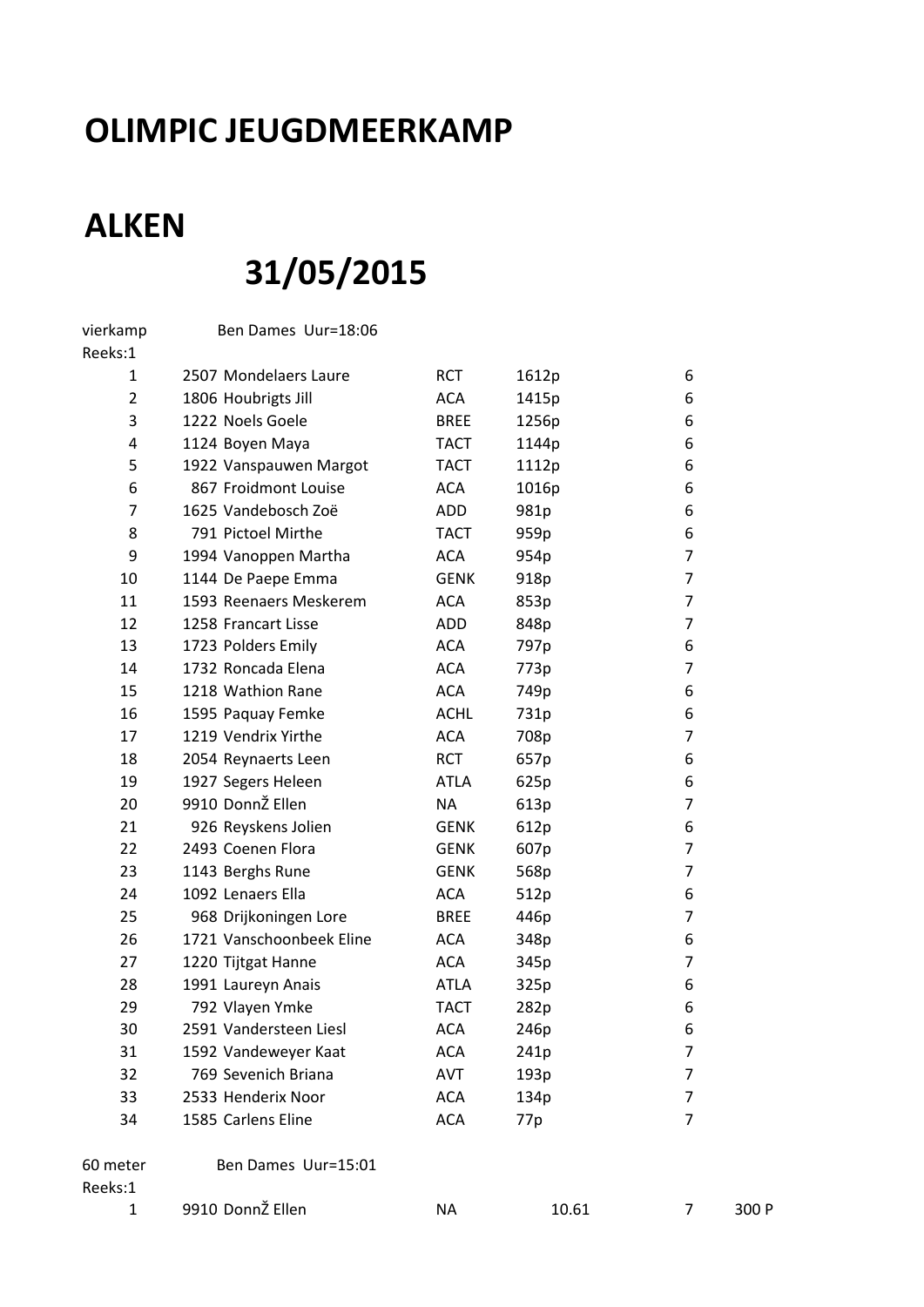| $\overline{2}$         | 968 Drijkoningen Lore    | <b>BREE</b> | 11.56 | 7              | 148 P |
|------------------------|--------------------------|-------------|-------|----------------|-------|
| 3                      | 2591 Vandersteen Liesl   | <b>ACA</b>  | 11.74 | 6              | 124 P |
| 4                      | 2533 Henderix Noor       | <b>ACA</b>  | 12.21 | 7              | 72 P  |
| 5                      | 769 Sevenich Briana      | AVT         | 12.4  | $\overline{7}$ | 54 P  |
| 6                      | 792 Vlayen Ymke          | <b>TACT</b> | 12.59 | 6              | 39 P  |
| 60 meter               | Ben Dames Uur=15:01      |             |       |                |       |
| Reeks:2                |                          |             |       |                |       |
| 1                      | 926 Reyskens Jolien      | <b>GENK</b> | 10.97 | 6              | 237 P |
| $\overline{2}$         | 1595 Paquay Femke        | <b>ACHL</b> | 11.05 | 6              | 224 P |
| 3                      | 2493 Coenen Flora        | <b>GENK</b> | 11.13 | 7              | 211 P |
| 4                      | 1721 Vanschoonbeek Eline | <b>ACA</b>  | 11.49 | 6              | 157 P |
| 5                      | 1991 Laureyn Anais       | <b>ATLA</b> | 11.95 | 6              | 99 P  |
| 6                      | 1592 Vandeweyer Kaat     | <b>ACA</b>  | 12.06 | $\overline{7}$ | 87 P  |
| 60 meter<br>Reeks:3    | Ben Dames Uur=15:01      |             |       |                |       |
| 1                      | 1219 Vendrix Yirthe      | <b>ACA</b>  | 10.54 | 7              | 314 P |
| $\overline{2}$         | 1927 Segers Heleen       | <b>ATLA</b> | 10.57 | 6              | 308 P |
| 3                      | 1218 Wathion Rane        | <b>ACA</b>  | 10.66 | 6              | 291 P |
| 4                      | 1593 Reenaers Meskerem   | <b>ACA</b>  | 10.86 | 7              | 256 P |
| 5                      | 1220 Tijtgat Hanne       | <b>ACA</b>  | 11.02 | $\overline{7}$ | 229 P |
| 6                      | 1143 Berghs Rune         | <b>GENK</b> | 11.12 | $\overline{7}$ | 212 P |
| 7                      | 1092 Lenaers Ella        | <b>ACA</b>  | 11.14 | 6              | 209 P |
| 60 meter<br>Reeks:4    | Ben Dames Uur=15:01      |             |       |                |       |
| 1                      | 867 Froidmont Louise     | <b>ACA</b>  | 10.13 | 6              | 396 P |
| $\overline{2}$         | 1994 Vanoppen Martha     | <b>ACA</b>  | 10.17 | 7              | 387 P |
| 3                      | 1732 Roncada Elena       | <b>ACA</b>  | 10.53 | 7              | 315 P |
| 4                      | 1625 Vandebosch Zoë      | <b>ADD</b>  | 10.72 | 6              | 280 P |
| 5                      | 2054 Reynaerts Leen      | <b>RCT</b>  | 10.72 | 6              | 280 P |
| 6                      | 1258 Francart Lisse      | <b>ADD</b>  | 10.74 | 7              | 277 P |
| 7                      | 1723 Polders Emily       | <b>ACA</b>  | 10.82 | 6              | 263 P |
| 60 meter<br>Reeks:5    | Ben Dames Uur=15:01      |             |       |                |       |
| 1                      | 2507 Mondelaers Laure    | <b>RCT</b>  | 9.51  | 6              | 535 P |
| $\overline{2}$         | 1222 Noels Goele         | <b>BREE</b> | 9.7   | 6              | 491 P |
| 3                      | 1806 Houbrigts Jill      | <b>ACA</b>  | 9.74  | 6              | 481 P |
| 4                      | 1922 Vanspauwen Margot   | <b>TACT</b> | 10.03 | 6              | 417 P |
| 5                      | 1124 Boyen Maya          | <b>TACT</b> | 10.04 | 6              | 415 P |
| 6                      | 791 Pictoel Mirthe       | <b>TACT</b> | 10.29 | 6              | 363 P |
| 7                      | 1144 De Paepe Emma       | <b>GENK</b> | 10.3  | 7              | 361 P |
| verspringen<br>Reeks:1 | Ben Dames Uur=15:53      |             |       |                |       |
| 1                      | 2507 Mondelaers Laure    | <b>RCT</b>  | 3.75m | 6              | 296 P |
| 2                      | 1806 Houbrigts Jill      | <b>ACA</b>  | 3.51m | 6              | 243 P |
| 3                      | 1222 Noels Goele         | <b>BREE</b> | 3.28m | 6              | 195 P |
|                        |                          |             |       |                |       |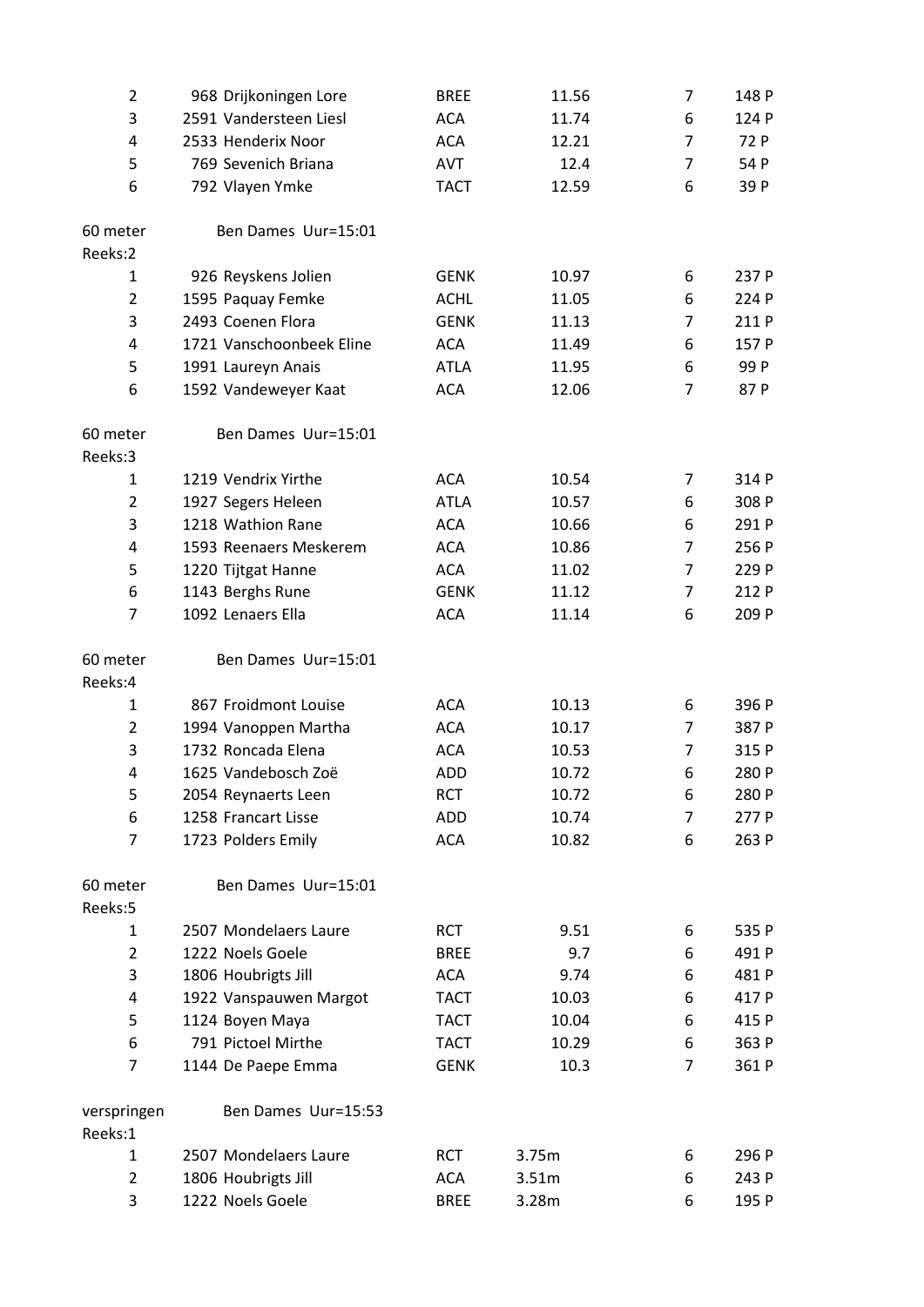| 4              | 1922 Vanspauwen Margot   | TACT        | 3.28m  | 6              | 195 P |
|----------------|--------------------------|-------------|--------|----------------|-------|
| 5              | 867 Froidmont Louise     | ACA         | 3.25m  | 6              | 189 P |
| 6              | 1124 Boyen Maya          | <b>TACT</b> | 3.22m  | 6              | 183 P |
| $\overline{7}$ | 1625 Vandebosch Zoë      | ADD         | 3.21m  | 6              | 181 P |
| 8              | 1994 Vanoppen Martha     | <b>ACA</b>  | 3.11m  | $\overline{7}$ | 162 P |
| 9              | 791 Pictoel Mirthe       | <b>TACT</b> | 3.04m  | 6              | 149 P |
| 10             | 1595 Paquay Femke        | <b>ACHL</b> | 3.04m  | 6              | 149 P |
| 11             | 1732 Roncada Elena       | <b>ACA</b>  | 3.03m  | $\overline{7}$ | 147 P |
| 12             | 1218 Wathion Rane        | <b>ACA</b>  | 2.95m  | 6              | 132 P |
| 13             | 926 Reyskens Jolien      | <b>GENK</b> | 2.93m  | 6              | 129 P |
| 14             | 1219 Vendrix Yirthe      | <b>ACA</b>  | 2.91m  | $\overline{7}$ | 125 P |
| 15             | 1723 Polders Emily       | <b>ACA</b>  | 2.82m  | 6              | 109 P |
| 16             | 2493 Coenen Flora        | <b>GENK</b> | 2.82m  | $\overline{7}$ | 109 P |
| 17             | 1143 Berghs Rune         | <b>GENK</b> | 2.80m  | $\overline{7}$ | 106 P |
| 18             | 2054 Reynaerts Leen      | <b>RCT</b>  | 2.78m  | 6              | 103 P |
| 19             | 1092 Lenaers Ella        | <b>ACA</b>  | 2.74m  | 6              | 96 P  |
| 20             | 1593 Reenaers Meskerem   | <b>ACA</b>  | 2.70m  | $\overline{7}$ | 90 P  |
| 21             | 9910 DonnŽ Ellen         | <b>NA</b>   | 2.69m  | $\overline{7}$ | 88 P  |
| 22             | 1144 De Paepe Emma       | <b>GENK</b> | 2.67m  | $\overline{7}$ | 85 P  |
| 23             | 1258 Francart Lisse      | ADD         | 2.62m  | $\overline{7}$ | 77 P  |
| 24             | 1585 Carlens Eline       | <b>ACA</b>  | 2.62m  | $\overline{7}$ | 77 P  |
| 25             | 968 Drijkoningen Lore    | <b>BREE</b> | 2.56m  | $\overline{7}$ | 68 P  |
| 26             | 2533 Henderix Noor       | <b>ACA</b>  | 2.52m  | $\overline{7}$ | 62 P  |
| 27             | 769 Sevenich Briana      | <b>AVT</b>  | 2.45m  | $\overline{7}$ | 52 P  |
| 28             | 792 Vlayen Ymke          | <b>TACT</b> | 2.37m  | 6              | 41 P  |
| 29             | 1927 Segers Heleen       | <b>ATLA</b> | 2.33m  | 6              | 36 P  |
| 30             | 1220 Tijtgat Hanne       | <b>ACA</b>  | 2.32m  | $\overline{7}$ | 35 P  |
| 31             | 1592 Vandeweyer Kaat     | <b>ACA</b>  | 2.28m  | $\overline{7}$ | 30 P  |
| 32             | 1991 Laureyn Anais       | <b>ATLA</b> | 2.27m  | 6              | 29 P  |
| 33             | 2591 Vandersteen Liesl   | <b>ACA</b>  | 2.18m  | 6              | 19 P  |
| 34             | 1721 Vanschoonbeek Eline | ACA         | 2.17m  | 6              | 18 P  |
| hockeywerpen   | Ben Dames Uur=16:48      |             |        |                |       |
| Reeks:1        |                          |             |        |                |       |
| 1              | 2507 Mondelaers Laure    | <b>RCT</b>  | 33.86m | 6              | 330 P |
| $\overline{2}$ | 1806 Houbrigts Jill      | <b>ACA</b>  | 25.16m | 6              | 217 P |
| 3              | 1258 Francart Lisse      | ADD         | 22.03m | $\overline{7}$ | 177 P |
| 4              | 791 Pictoel Mirthe       | <b>TACT</b> | 20.33m | 6              | 156 P |
| 5              | 1723 Polders Emily       | <b>ACA</b>  | 19.69m | 6              | 148 P |
| 6              | 1222 Noels Goele         | <b>BREE</b> | 18.25m | 6              | 130 P |
| $\overline{7}$ | 1124 Boyen Maya          | <b>TACT</b> | 18.15m | 6              | 128 P |
| 8              | 1593 Reenaers Meskerem   | <b>ACA</b>  | 17.42m | 7              | 119 P |
| 9              | 926 Reyskens Jolien      | <b>GENK</b> | 17.06m | 6              | 115 P |
| 10             | 1922 Vanspauwen Margot   | <b>TACT</b> | 16.87m | 6              | 112 P |
| 11             | 867 Froidmont Louise     | <b>ACA</b>  | 16.38m | 6              | 106 P |
| 12             | 1218 Wathion Rane        | <b>ACA</b>  | 16.36m | 6              | 106 P |
| 13             | 1625 Vandebosch Zoë      | ADD         | 16.26m | 6              | 105 P |
| 14             | 1595 Paquay Femke        | <b>ACHL</b> | 16.09m | 6              | 102 P |
| 15             | 1994 Vanoppen Martha     | <b>ACA</b>  | 16.00m | 7              | 101 P |
| 16             | 1219 Vendrix Yirthe      | <b>ACA</b>  | 15.28m | $\overline{7}$ | 92 P  |
|                |                          |             |        |                |       |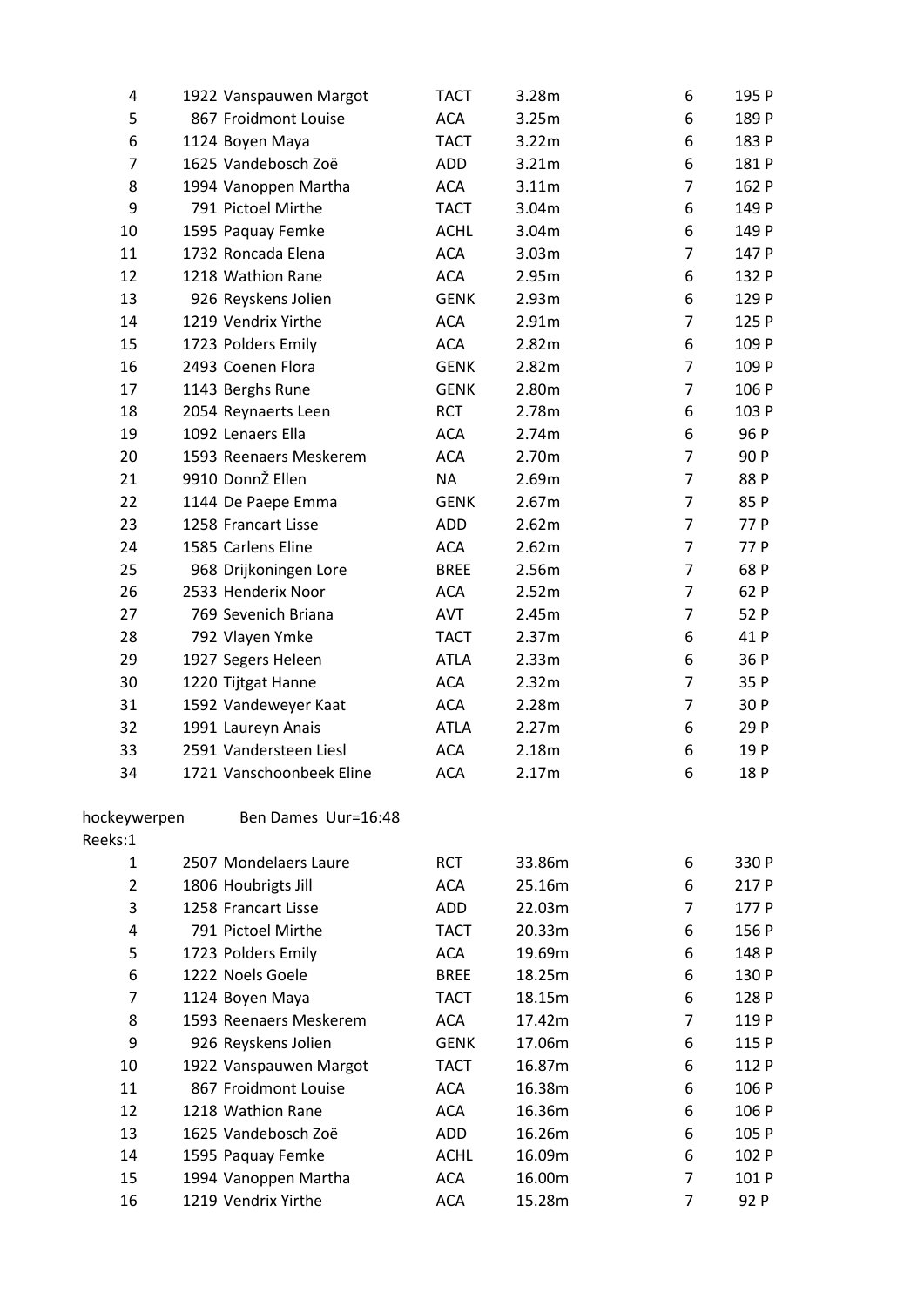| 17             | 1092 Lenaers Ella        | <b>ACA</b>  | 15.18m    | 6              | 91 P  |
|----------------|--------------------------|-------------|-----------|----------------|-------|
| 18             | 2054 Reynaerts Leen      | <b>RCT</b>  | 15.12m    | 6              | 90 P  |
| 19             | 2493 Coenen Flora        | <b>GENK</b> | 14.95m    | $\overline{7}$ | 88 P  |
| 20             | 1732 Roncada Elena       | <b>ACA</b>  | 14.42m    | $\overline{7}$ | 82 P  |
| 21             | 1220 Tijtgat Hanne       | <b>ACA</b>  | 14.34m    | 7              | 81 P  |
| 22             | 1991 Laureyn Anais       | <b>ATLA</b> | 13.12m    | 6              | 66 P  |
| 23             | 1143 Berghs Rune         | <b>GENK</b> | 12.15m    | $\overline{7}$ | 54 P  |
| 24             | 792 Vlayen Ymke          | <b>TACT</b> | 12.14m    | 6              | 54 P  |
| 25             | 1144 De Paepe Emma       | <b>GENK</b> | 11.38m    | $\overline{7}$ | 45 P  |
| 26             | 968 Drijkoningen Lore    | <b>BREE</b> | 10.88m    | $\overline{7}$ | 39 P  |
| 27             | 2591 Vandersteen Liesl   | <b>ACA</b>  | 10.62m    | 6              | 35 P  |
| 28             | 9910 DonnŽ Ellen         | <b>NA</b>   | 10.53m    | $\overline{7}$ | 34 P  |
| 29             | 769 Sevenich Briana      | AVT         | 10.35m    | $\overline{7}$ | 32 P  |
| 30             | 1927 Segers Heleen       | <b>ATLA</b> | 9.74m     | 6              | 25 P  |
| 31             | 1721 Vanschoonbeek Eline | <b>ACA</b>  | 8.94m     | 6              | 16 P  |
| 32             | 2533 Henderix Noor       | <b>ACA</b>  | 6.81m     | $\overline{7}$ | 0P    |
| 33             | 1592 Vandeweyer Kaat     | <b>ACA</b>  | 6.47m     | $\overline{7}$ | 0P    |
|                | 1585 Carlens Eline       | <b>ACA</b>  | <b>NG</b> | $\overline{7}$ | 0P    |
| 600 meter      | Ben Dames Uur=17:15      |             |           |                |       |
| Reeks:1        |                          |             |           |                |       |
| 1              | 1258 Francart Lisse      | ADD         | 2'18.65   | 7              | 317 P |
| $\overline{2}$ | 1732 Roncada Elena       | <b>ACA</b>  | 2'26.93   | $\overline{7}$ | 229 P |
| 3              | 1218 Wathion Rane        | <b>ACA</b>  | 2'27.84   | 6              | 220 P |
| 4              | 2493 Coenen Flora        | <b>GENK</b> | 2'30.04   | $\overline{7}$ | 199 P |
| 5              | 968 Drijkoningen Lore    | <b>BREE</b> | 2'30.90   | $\overline{7}$ | 191 P |
| 6              | 9910 DonnŽ Ellen         | <b>NA</b>   | 2'30.91   | 7              | 191 P |
| $\overline{7}$ | 2054 Reynaerts Leen      | <b>RCT</b>  | 2'31.75   | 6              | 184 P |
| 8              | 1219 Vendrix Yirthe      | <b>ACA</b>  | 2'32.50   | $\overline{7}$ | 177 P |
| 9              | 1721 Vanschoonbeek Eline | ACA         | 2'34.85   | 6              | 157 P |
| 10             | 792 Vlayen Ymke          | <b>TACT</b> | 2'35.93   | 6              | 148 P |
| 11             | 926 Reyskens Jolien      | <b>GENK</b> | 2'38.07   | 6              | 131 P |
| 12             | 1592 Vandeweyer Kaat     | ACA         | 2'39.02   | 7              | 124 P |
| 13             | 1092 Lenaers Ella        | <b>ACA</b>  | 2'40.14   | 6              | 116 P |
| 14             | 2591 Vandersteen Liesl   | <b>ACA</b>  | 2'47.69   | 6              | 68 P  |
| 15             | 769 Sevenich Briana      | AVT         | 2'50.15   | 7              | 55 P  |
| 600 meter      | Ben Dames Uur=17:15      |             |           |                |       |
| Reeks:2        |                          |             |           |                |       |
| 1              | 1806 Houbrigts Jill      | <b>ACA</b>  | 2'06.32   | 6              | 474 P |
| $\overline{2}$ | 2507 Mondelaers Laure    | <b>RCT</b>  | 2'07.95   | 6              | 451 P |
| 3              | 1222 Noels Goele         | <b>BREE</b> | 2'08.82   | 6              | 440 P |
| 4              | 1144 De Paepe Emma       | <b>GENK</b> | 2'09.78   | 7              | 427 P |
| 5              | 1124 Boyen Maya          | <b>TACT</b> | 2'10.48   | 6              | 418 P |
| 6              | 1625 Vandebosch Zoë      | ADD         | 2'10.66   | 6              | 415 P |
| 7              | 1593 Reenaers Meskerem   | <b>ACA</b>  | 2'12.81   | 7              | 388 P |
| 8              | 1922 Vanspauwen Margot   | <b>TACT</b> | 2'12.83   | 6              | 388 P |
| 9              | 867 Froidmont Louise     | <b>ACA</b>  | 2'17.96   | 6              | 325 P |
| 10             | 1994 Vanoppen Martha     | ACA         | 2'19.82   | 7              | 304 P |
| 11             | 791 Pictoel Mirthe       | <b>TACT</b> | 2'20.96   | 6              | 291 P |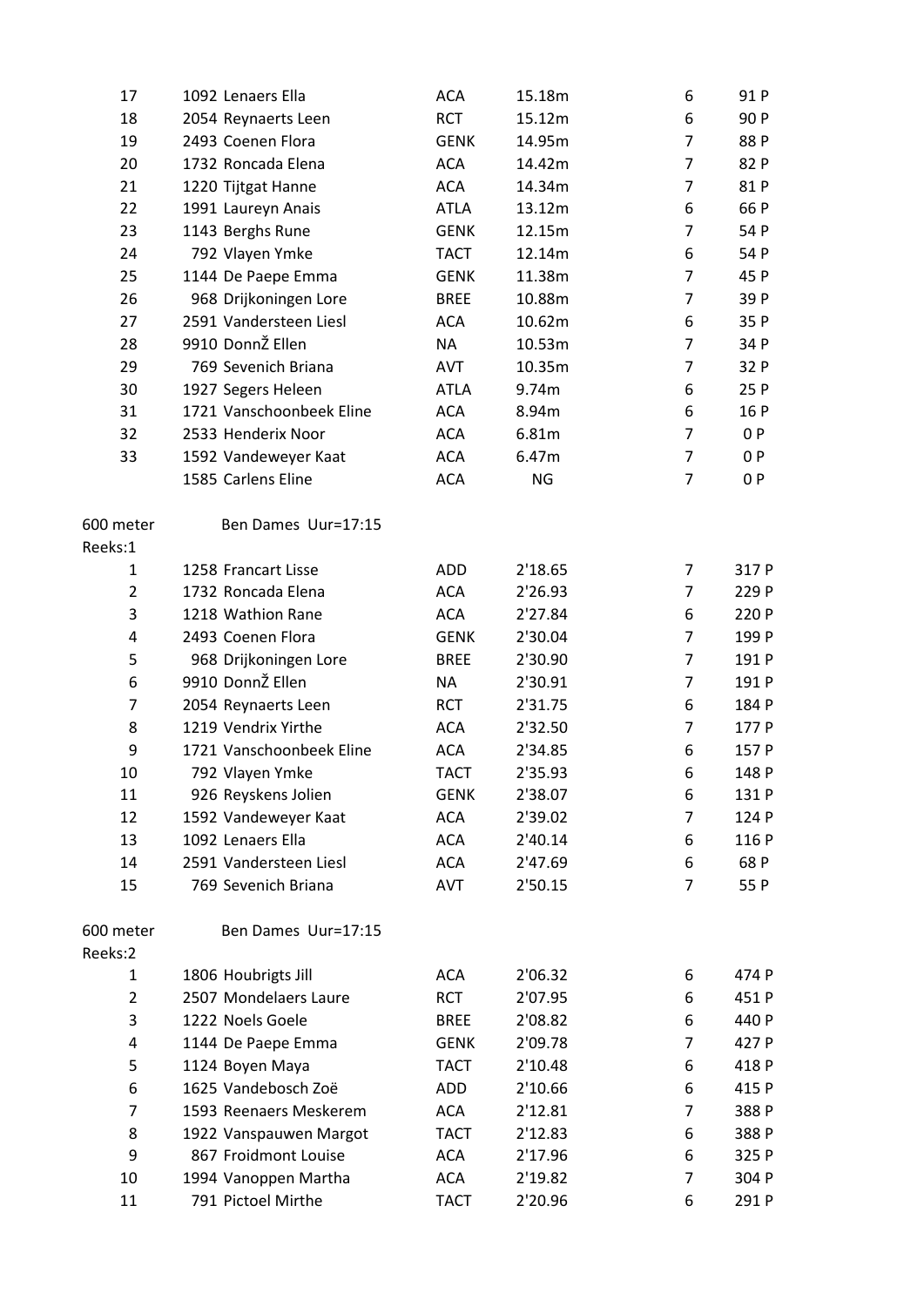| 12             | 1723 Polders Emily        | <b>ACA</b>  | 2'22.25 | 6              | 277 P |
|----------------|---------------------------|-------------|---------|----------------|-------|
| 13             | 1927 Segers Heleen        | <b>ATLA</b> | 2'24.25 | 6              | 256 P |
| 14             | 1595 Paquay Femke         | <b>ACHL</b> | 2'24.28 | 6              | 256 P |
| 15             | 1143 Berghs Rune          | <b>GENK</b> | 2'30.39 | $\overline{7}$ | 196 P |
| 16             | 1991 Laureyn Anais        | <b>ATLA</b> | 2'38.08 | 6              | 131 P |
| vierkamp       | Ben Heren Uur=18:06       |             |         |                |       |
| Reeks:1        |                           |             |         |                |       |
| 1              | 7204 Herkert Jochem Hans* | <b>ATLA</b> | 1574p   | 6              |       |
| $\overline{2}$ | 7926 Philtjens Ylio       | <b>ACA</b>  | 1517p   | 6              |       |
| 3              | 8111 Lambrechts Flor      | AVT         | 1241p   | 6              |       |
| 4              | 9911 Bresciani Luca       | <b>NA</b>   | 1182p   | 6              |       |
| 5              | 8477 El Mansouri Amine    | <b>GENK</b> | 1073p   | 6              |       |
| 6              | 7511 Ivens Vince          | ACA         | 1010p   | $\overline{7}$ |       |
| 7              | 7506 Penders Gust         | <b>ACA</b>  | 976p    | $\overline{7}$ |       |
| 8              | 7510 Vandeweyer Wout      | <b>ACA</b>  | 972p    | 6              |       |
| 9              | 7924 Knuysen Yoran        | <b>ACA</b>  | 935p    | $\overline{7}$ |       |
| 10             | 8411 Caubergh Jürre       | <b>ATLA</b> | 762p    | 6              |       |
| 11             | 9909 Laureyn Kilian       | <b>NA</b>   | 708p    | 6              |       |
| 12             | 7061 Thijs Rune           | <b>ACA</b>  | 696p    | 6              |       |
| 13             | 9900 Crombez Emmeric      | NA          | 657p    | 6              |       |
| 14             | 8654 Vanelderen Renzo     | <b>ACA</b>  | 626p    | $\overline{7}$ |       |
| 15             | 7513 Muyldermans Dieter   | <b>ACA</b>  | 558p    | $\overline{7}$ |       |
| 16             | 7378 Poelmans Liam        | <b>TACT</b> | 548p    | $\overline{7}$ |       |
| 17             | 7133 Herckens Ilia        | ADD         | 517p    | 6              |       |
| 18             | 8655 Beets Noah           | <b>ACA</b>  | 487p    | 6              |       |
| 19             | 8586 Massoels Renzo       | <b>ACA</b>  | 460p    | 6              |       |
| 20             | 6798 Lenaers Tibe         | <b>ACA</b>  | 427p    | $\overline{7}$ |       |
| 21             | 9905 Philtjens NŽo        | <b>NA</b>   | 381p    | $\overline{7}$ |       |
| 22             | 7095 Van Diest Neel       | <b>GENK</b> | 380p    | $\overline{7}$ |       |
| 23             | 6525 Willems Levi         | <b>VMOL</b> | 380p    | $\overline{7}$ |       |
| 24             | 9901 El Mansouri Amr      | <b>NA</b>   | 372p    | 7              |       |
| 25             | 7833 Beusen Brent         | ADD         | 216p    | 7              |       |
| 26             | 8642 Thoelen Daan         | <b>ACA</b>  | 65p     | $\overline{7}$ |       |
|                |                           |             |         |                |       |
| hockeywerpen   | Ben Heren Uur=15:00       |             |         |                |       |
| Reeks:1        |                           |             |         |                |       |
| 1              | 7204 Herkert Jochem Hans* | <b>ATLA</b> | 33.12m  | 6              | 320 P |
| $\overline{2}$ | 7926 Philtjens Ylio       | <b>ACA</b>  | 29.90m  | 6              | 279 P |
| 3              | 7924 Knuysen Yoran        | <b>ACA</b>  | 26.97m  | $\overline{7}$ | 241 P |
| 4              | 8111 Lambrechts Flor      | <b>AVT</b>  | 24.62m  | 6              | 210 P |
| 5              | 8655 Beets Noah           | <b>ACA</b>  | 23.90m  | 6              | 201 P |
| 6              | 7133 Herckens Ilia        | ADD         | 23.37m  | 6              | 194 P |
| 7              | 7511 Ivens Vince          | <b>ACA</b>  | 21.15m  | 7              | 166 P |
| 8              | 9909 Laureyn Kilian       | <b>NA</b>   | 20.82m  | 6              | 162 P |
| 9              | 9900 Crombez Emmeric      | <b>NA</b>   | 20.70m  | 6              | 160 P |
| 10             | 9911 Bresciani Luca       | <b>NA</b>   | 20.63m  | 6              | 160 P |
| 11             | 8477 El Mansouri Amine    | <b>GENK</b> | 20.23m  | 6              | 155 P |
| 12             | 7510 Vandeweyer Wout      | ACA         | 19.87m  | 6              | 150 P |
| 13             | 7513 Muyldermans Dieter   | <b>ACA</b>  | 19.84m  | 7              | 150 P |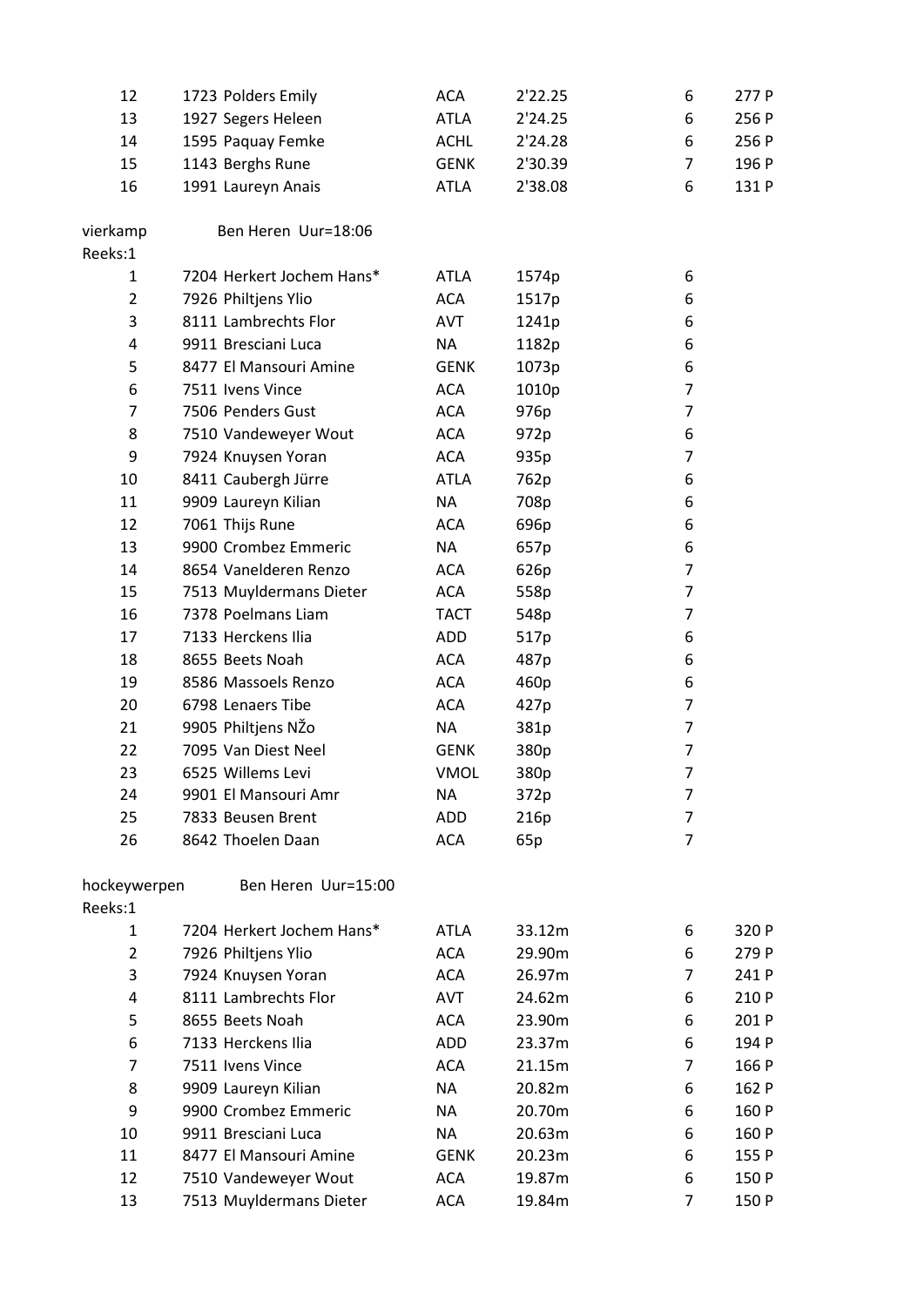| 14                  | 7378 Poelmans Liam        | <b>TACT</b> | 19.33m | 7              | 143 P |
|---------------------|---------------------------|-------------|--------|----------------|-------|
| 15                  | 6798 Lenaers Tibe         | <b>ACA</b>  | 18.70m | 7              | 135 P |
| 16                  | 8586 Massoels Renzo       | <b>ACA</b>  | 17.20m | 6              | 116 P |
| 17                  | 7061 Thijs Rune           | <b>ACA</b>  | 15.95m | 6              | 101 P |
| 18                  | 6525 Willems Levi         | <b>VMOL</b> | 15.21m | $\overline{7}$ | 92 P  |
| 19                  | 8654 Vanelderen Renzo     | <b>ACA</b>  | 14.26m | 7              | 80 P  |
| 20                  | 9901 El Mansouri Amr      | <b>NA</b>   | 13.40m | 7              | 69 P  |
| 21                  | 8411 Caubergh Jürre       | <b>ATLA</b> | 12.92m | 6              | 63 P  |
| 22                  | 8642 Thoelen Daan         | <b>ACA</b>  | 11.59m | 7              | 47 P  |
| 23                  | 7095 Van Diest Neel       | <b>GENK</b> | 11.50m | $\overline{7}$ | 46 P  |
| 24                  | 7833 Beusen Brent         | ADD         | 10.92m | 7              | 39 P  |
|                     | 7506 Penders Gust         | <b>ACA</b>  | NG     | $\overline{7}$ | 0 P   |
|                     | 9905 Philtjens NŽo        | <b>NA</b>   | NG     | $\overline{7}$ | 0 P   |
| 60 meter<br>Reeks:1 | Ben Heren Uur=15:01       |             |        |                |       |
| 1                   | 7506 Penders Gust         | <b>ACA</b>  | 10.37  | 7              | 347 P |
| $\overline{2}$      | 9905 Philtjens NŽo        | <b>NA</b>   | 11.16  | 7              | 206 P |
| 3                   | 8586 Massoels Renzo       | <b>ACA</b>  | 11.39  | 6              | 171 P |
| 4                   | 7378 Poelmans Liam        | <b>TACT</b> | 11.48  | $\overline{7}$ | 159 P |
| 5                   | 7095 Van Diest Neel       | <b>GENK</b> | 11.86  | 7              | 109 P |
| 6                   | 8642 Thoelen Daan         | <b>ACA</b>  | 12.91  | $\overline{7}$ | 18 P  |
| 60 meter<br>Reeks:2 | Ben Heren Uur=15:01       |             |        |                |       |
| 1                   | 7511 Ivens Vince          | <b>ACA</b>  | 10.75  | 7              | 275 P |
| $\overline{2}$      | 8477 El Mansouri Amine    | <b>GENK</b> | 10.91  | 6              | 247 P |
| 3                   | 8655 Beets Noah           | <b>ACA</b>  | 11.31  | 6              | 183 P |
| 4                   | 9900 Crombez Emmeric      | <b>NA</b>   | 11.58  | 6              | 145 P |
| 5                   | 9901 El Mansouri Amr      | <b>NA</b>   | 12.2   | 7              | 73 P  |
| 6                   | 7833 Beusen Brent         | <b>ADD</b>  | 12.88  | $\overline{7}$ | 20 P  |
| 60 meter            | Ben Heren Uur=15:01       |             |        |                |       |
| Reeks:3             |                           |             |        |                |       |
| 1                   | 8654 Vanelderen Renzo     | <b>ACA</b>  | 10.84  | 7              | 259 P |
| $\overline{2}$      | 7133 Herckens Ilia        | ADD         | 11.01  | 6              | 230 P |
| 3                   | 9909 Laureyn Kilian       | NA          | 11.16  | 6              | 206 P |
| 4                   | 6798 Lenaers Tibe         | <b>ACA</b>  | 11.32  | 7              | 182 P |
| 5                   | 7061 Thijs Rune           | <b>ACA</b>  | 11.41  | 6              | 168 P |
| 6                   | 7513 Muyldermans Dieter   | <b>ACA</b>  | 11.54  | 7              | 150 P |
| $\overline{7}$      | 6525 Willems Levi         | <b>VMOL</b> | 11.85  | $\overline{7}$ | 111 P |
| 60 meter<br>Reeks:4 | Ben Heren Uur=15:01       |             |        |                |       |
| 1                   | 7204 Herkert Jochem Hans* | <b>ATLA</b> | 9.64   | 6              | 505 P |
| 2                   | 7926 Philtjens Ylio       | <b>ACA</b>  | 9.73   | 6              | 484 P |
| 3                   | 9911 Bresciani Luca       | NA          | 9.74   | 6              | 481 P |
| 4                   | 8111 Lambrechts Flor      | <b>AVT</b>  | 10.02  | 6              | 419 P |
| 5                   | 7510 Vandeweyer Wout      | <b>ACA</b>  | 10.62  | 6              | 299 P |
| 6                   | 8411 Caubergh Jürre       | <b>ATLA</b> | 10.66  | 6              | 291 P |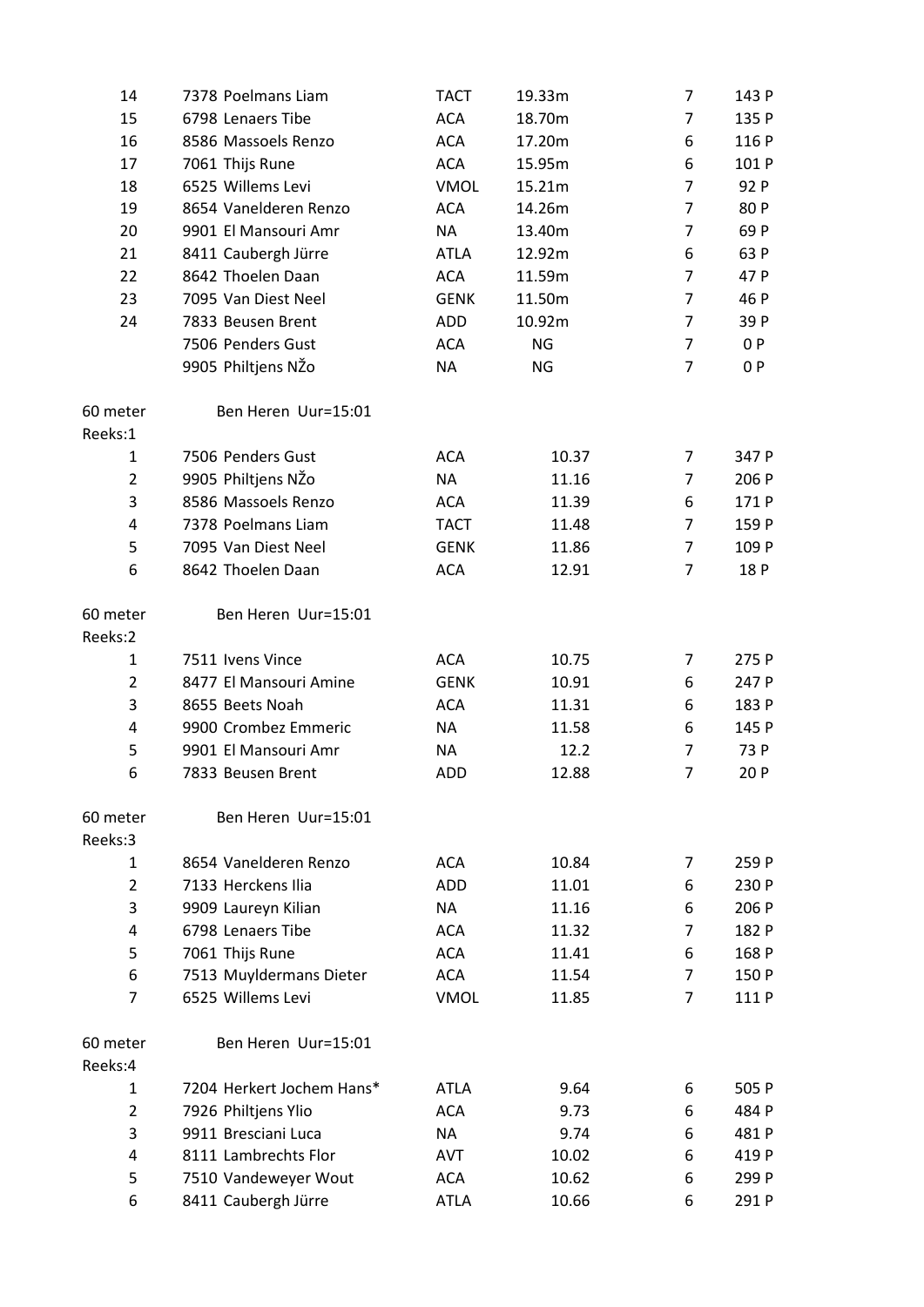| 7              | 7924 Knuysen Yoran        | <b>ACA</b>  | 10.83   | 7              | 261 P |
|----------------|---------------------------|-------------|---------|----------------|-------|
| verspringen    | Ben Heren Uur=16:31       |             |         |                |       |
| Reeks:1        |                           |             |         |                |       |
| $\mathbf{1}$   | 7204 Herkert Jochem Hans* | <b>ATLA</b> | 3.73m   | 6              | 292 P |
| $\overline{2}$ | 7926 Philtjens Ylio       | <b>ACA</b>  | 3.38m   | 6              | 216 P |
| 3              | 8111 Lambrechts Flor      | <b>AVT</b>  | 3.34m   | 6              | 207 P |
| 4              | 7511 Ivens Vince          | <b>ACA</b>  | 3.24m   | $\overline{7}$ | 187 P |
| 5              | 7924 Knuysen Yoran        | <b>ACA</b>  | 3.16m   | $\overline{7}$ | 171 P |
| 6              | 7506 Penders Gust         | <b>ACA</b>  | 3.12m   | $\overline{7}$ | 164 P |
| 7              | 9911 Bresciani Luca       | NA          | 3.09m   | 6              | 158 P |
| 8              | 7510 Vandeweyer Wout      | <b>ACA</b>  | 3.04m   | 6              | 149 P |
| 9              | 8477 El Mansouri Amine    | <b>GENK</b> | 2.96m   | 6              | 134 P |
| 10             | 8411 Caubergh Jürre       | <b>ATLA</b> | 2.92m   | 6              | 127 P |
| 11             | 7061 Thijs Rune           | <b>ACA</b>  | 2.81m   | 6              | 108 P |
| 12             | 8655 Beets Noah           | <b>ACA</b>  | 2.78m   | 6              | 103 P |
| 13             | 8654 Vanelderen Renzo     | <b>ACA</b>  | 2.75m   | 7              | 98 P  |
| 14             | 7133 Herckens Ilia        | ADD         | 2.72m   | 6              | 93 P  |
| 15             | 7378 Poelmans Liam        | <b>TACT</b> | 2.65m   | $\overline{7}$ | 82 P  |
| 16             | 7513 Muyldermans Dieter   | <b>ACA</b>  | 2.64m   | $\overline{7}$ | 80 P  |
| 17             | 9900 Crombez Emmeric      | NA          | 2.63m   | 6              | 78 P  |
| 18             | 6798 Lenaers Tibe         | <b>ACA</b>  | 2.48m   | $\overline{7}$ | 56 P  |
| 19             | 9905 Philtjens NŽo        | NA          | 2.46m   | $\overline{7}$ | 54 P  |
| 20             | 9909 Laureyn Kilian       | NA          | 2.41m   | 6              | 47 P  |
| 21             | 7095 Van Diest Neel       | <b>GENK</b> | 2.34m   | $\overline{7}$ | 38 P  |
| 22             | 7833 Beusen Brent         | ADD         | 2.22m   | 7              | 24 P  |
| 23             | 9901 El Mansouri Amr      |             | 2.21m   | 7              | 22 P  |
|                | 6525 Willems Levi         | NA          |         |                |       |
| 24             |                           | <b>VMOL</b> | 2.21m   | 7              | 22 P  |
| 25             | 8586 Massoels Renzo       | <b>ACA</b>  | 2.15m   | 6              | 16 P  |
|                | 8642 Thoelen Daan         | <b>ACA</b>  | NG      | 7              | 0P    |
| 600 meter      | Ben Heren Uur=16:49       |             |         |                |       |
| Reeks:1        |                           |             |         |                |       |
| 1              | 7926 Philtjens Ylio       | <b>ACA</b>  | 2'01.84 | 6              | 538 P |
| $\overline{2}$ | 8477 El Mansouri Amine    | <b>GENK</b> | 2'01.90 | 6              | 537 P |
| 3              | 7506 Penders Gust         | <b>ACA</b>  | 2'06.97 | 7              | 465 P |
| 4              | 7204 Herkert Jochem Hans* | <b>ATLA</b> | 2'07.52 | 6              | 457 P |
| 5              | 8111 Lambrechts Flor      | <b>AVT</b>  | 2'11.46 | 6              | 405 P |
| 6              | 9911 Bresciani Luca       | <b>NA</b>   | 2'13.19 | 6              | 383 P |
| $\overline{7}$ | 7511 Ivens Vince          | <b>ACA</b>  | 2'13.28 | 7              | 382 P |
| 8              | 7510 Vandeweyer Wout      | <b>ACA</b>  | 2'13.90 | 6              | 374 P |
| 9              | 7061 Thijs Rune           | <b>ACA</b>  | 2'18.54 | 6              | 319 P |
| 10             | 9909 Laureyn Kilian       | <b>NA</b>   | 2'20.77 | 6              | 293 P |
| 11             | 8411 Caubergh Jürre       | <b>ATLA</b> | 2'21.87 | 6              | 281P  |
| 12             | 9900 Crombez Emmeric      | NA          | 2'22.53 | 6              | 274 P |
| 13             | 7924 Knuysen Yoran        | <b>ACA</b>  | 2'23.65 | $\overline{7}$ | 262 P |
| 14             | 9901 El Mansouri Amr      | NA          | 2'29.06 | 7              | 208 P |
| 15             | 8654 Vanelderen Renzo     | <b>ACA</b>  | 2'31.11 | 7              | 189 P |
| 16             | 7095 Van Diest Neel       | <b>GENK</b> | 2'31.41 | 7              | 187 P |
| 17             | 7513 Muyldermans Dieter   | <b>ACA</b>  | 2'32.38 | 7              | 178 P |
|                |                           |             |         |                |       |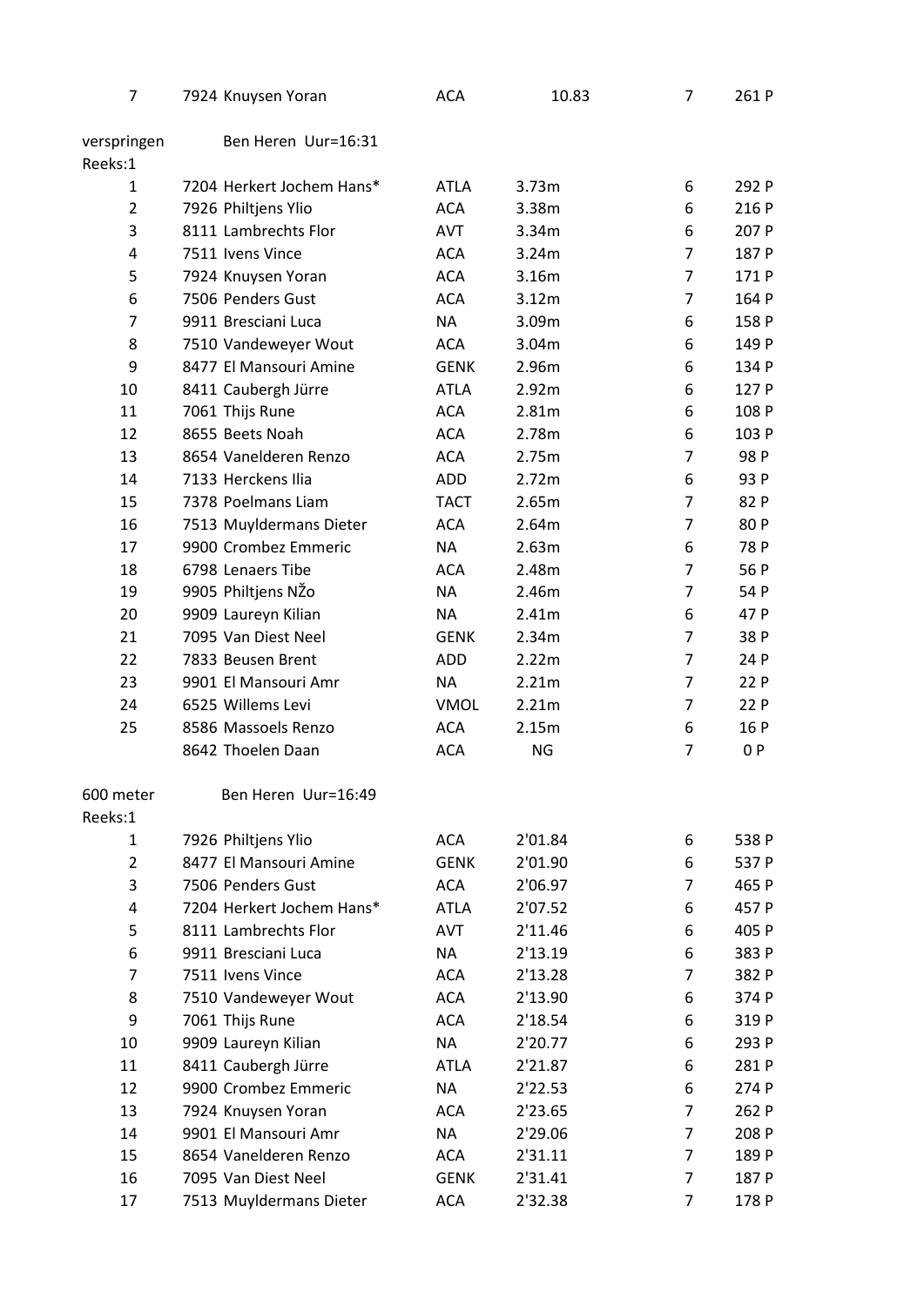| 18                  | 7378 Poelmans Liam       | <b>TACT</b> | 2'33.96 | 7              | 164 P |
|---------------------|--------------------------|-------------|---------|----------------|-------|
| 19                  | 8586 Massoels Renzo      | <b>ACA</b>  | 2'34.88 | 6              | 157 P |
| 20                  | 6525 Willems Levi        | <b>VMOL</b> | 2'35.13 | $\overline{7}$ | 155 P |
| 21                  | 7833 Beusen Brent        | ADD         | 2'37.91 | 7              | 133 P |
| 22                  | 9905 Philtjens NŽo       | <b>NA</b>   | 2'39.47 | 7              | 121 P |
| 23                  | 6798 Lenaers Tibe        | <b>ACA</b>  | 2'50.36 | $\overline{7}$ | 54 P  |
|                     |                          |             |         |                |       |
| vierkamp            | Pup Dames Uur=18:06      |             |         |                |       |
| Reeks:1             |                          |             |         |                |       |
| $\mathbf{1}$        | 4890 Zurinckx Britt      | <b>TACT</b> | 2224p   | 4              |       |
| $\overline{2}$      | 4749 Francart Elodie     | ADD         | 1795p   | 5              |       |
| 3                   | 4366 Reyskens Birgit     | <b>GENK</b> | 1569p   | 4              |       |
| 4                   | 4426 Drijkoningen Mirthe | <b>BREE</b> | 1548p   | 4              |       |
| 5                   | 4960 Coene Charlotte     | <b>ROBA</b> | 1516p   | 4              |       |
| 6                   | 4727 Vandeput Kato       | ADD         | 1515p   | 4              |       |
| 7                   | 4629 Vandervelden Kato   | <b>SACN</b> | 1437p   | 5              |       |
| 8                   | 4200 Elens Yara          | <b>TACT</b> | 1379p   | 5              |       |
| 9                   | 4365 Verstrepen Marte    | <b>GENK</b> | 1349p   | 4              |       |
| 10                  | 5174 Segers Julie        | LOOI        | 1320p   | 4              |       |
| 11                  | 4157 Verkoyen Aprill     | <b>SACN</b> | 1319p   | 5              |       |
| 12                  | 5062 Crombez Noémie      | <b>ACA</b>  | 1244p   | 4              |       |
| 13                  | 5146 Vranken Laure       | <b>ATLA</b> | 1207p   | 5              |       |
| 14                  | 4447 Eskens Lena         | <b>TACT</b> | 1205p   | 4              |       |
| 15                  | 3343 Bouvencourt Desiree | <b>FCHA</b> | 1202p   | 4              |       |
| 16                  | 4750 Ponsaers Ona        | ADD         | 1175p   | 4              |       |
| 17                  | 5094 Deville Zoë         | ADD         | 1163p   | 5              |       |
| 18                  | 4695 Tijtgat Marie       | <b>ACA</b>  | 1139p   | 5              |       |
| 19                  | 4694 Thijs Chloé         | <b>ACA</b>  | 961p    | 5              |       |
| 20                  | 5012 Cleuren Gitte       | ADD         | 856p    | 5              |       |
| 21                  | 5330 Maes Kato           | <b>ADD</b>  | 712p    | 5              |       |
| 22                  | 4273 Jacobs Birthe       | <b>ACA</b>  | 632p    | 5              |       |
| 23                  | 5853 Augustinas Norah    | <b>ACA</b>  | 617p    | 5              |       |
| 24                  | 5472 De Meyer Nena       | <b>TACT</b> | 527p    | 4              |       |
| 25                  | 5926 Henderix Kaat       | <b>ACA</b>  | 222p    | 5              |       |
|                     |                          |             |         |                |       |
| kogelstoten 2,000kg | Pup Dames Uur=14:48      |             |         |                |       |
| Reeks:1             |                          |             |         |                |       |
| 1                   | 4366 Reyskens Birgit     | <b>GENK</b> | 8.73m   | 4              | 462 P |
| $\overline{2}$      | 4890 Zurinckx Britt      | <b>TACT</b> | 8.28m   | 4              | 432 P |
| 3                   | 4629 Vandervelden Kato   | <b>SACN</b> | 6.59m   | 5              | 320 P |
| 4                   | 4727 Vandeput Kato       | ADD         | 6.24m   | 4              | 297 P |
| 5                   | 4749 Francart Elodie     | ADD         | 6.02m   | 5              | 282 P |
| 6                   | 5062 Crombez Noémie      | <b>ACA</b>  | 5.91m   | 4              | 275 P |
| $\overline{7}$      | 4200 Elens Yara          | <b>TACT</b> | 5.85m   | 5              | 271 P |
| 8                   | 4365 Verstrepen Marte    | <b>GENK</b> | 5.80m   | 4              | 268 P |
| 9                   | 5472 De Meyer Nena       | <b>TACT</b> | 5.75m   | 4              | 264 P |
| 10                  | 4750 Ponsaers Ona        | ADD         | 5.71m   | 4              | 262 P |
| 11                  | 5174 Segers Julie        | LOOI        | 5.67m   | 4              | 259 P |
| 12                  | 4157 Verkoyen Aprill     | <b>SACN</b> | 5.51m   | 5              | 249 P |
| 13                  | 5094 Deville Zoë         | ADD         | 5.47m   | 5              | 246 P |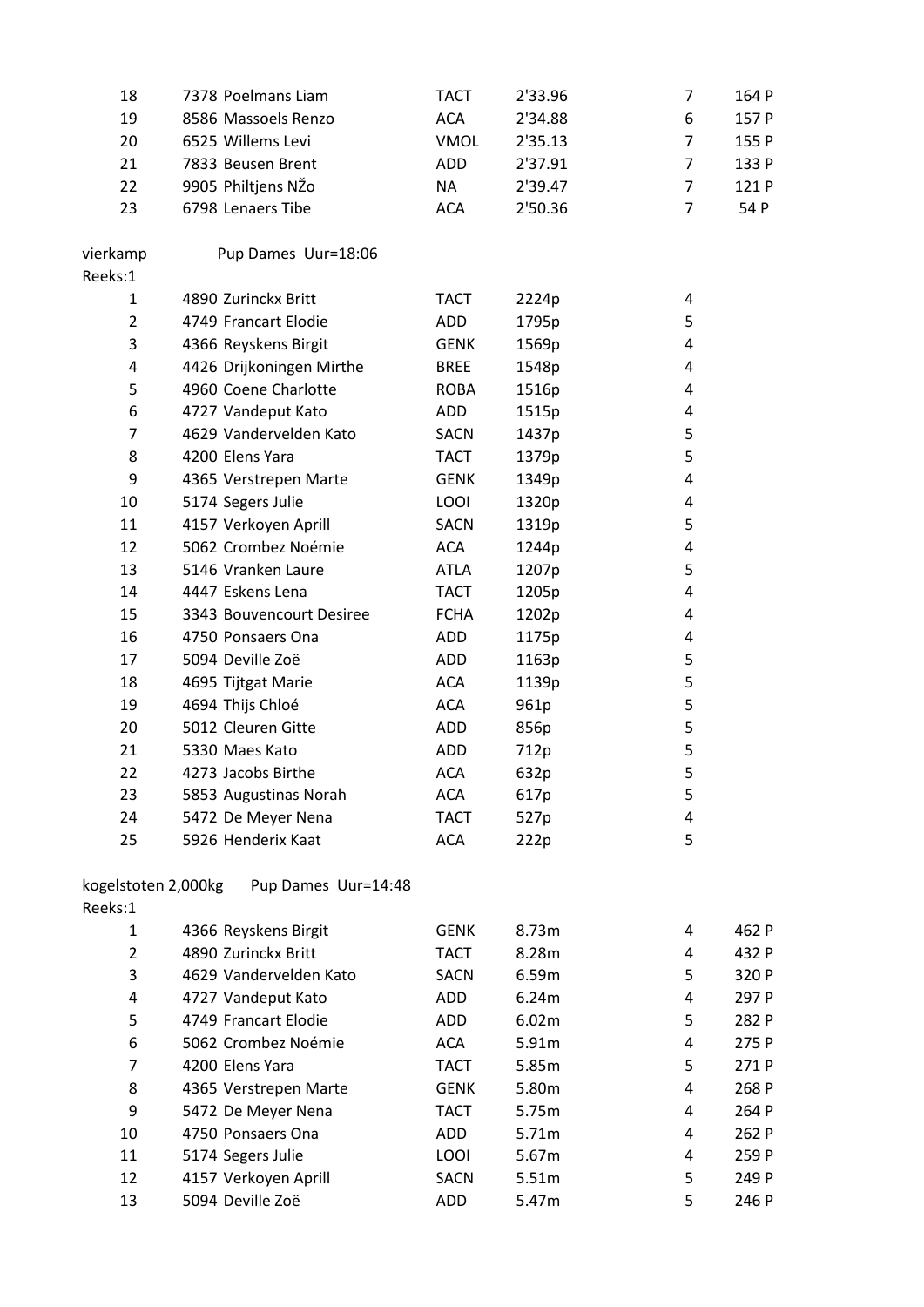| 14             | 4960 Coene Charlotte     | <b>ROBA</b> | 5.31m     | 4 | 236 P |
|----------------|--------------------------|-------------|-----------|---|-------|
| 15             | 5146 Vranken Laure       | <b>ATLA</b> | 5.20m     | 5 | 229 P |
| 16             | 4447 Eskens Lena         | <b>TACT</b> | 5.19m     | 4 | 228 P |
| 17             | 4694 Thijs Chloé         | <b>ACA</b>  | 5.02m     | 5 | 217 P |
| 18             | 5012 Cleuren Gitte       | <b>ADD</b>  | 4.92m     | 5 | 210 P |
| 19             | 4426 Drijkoningen Mirthe | <b>BREE</b> | 4.73m     | 4 | 198 P |
| 20             | 4273 Jacobs Birthe       | <b>ACA</b>  | 4.52m     | 5 | 185 P |
| 21             | 4695 Tijtgat Marie       | <b>ACA</b>  | 4.43m     | 5 | 179 P |
| 22             | 5330 Maes Kato           | <b>ADD</b>  | 2.31m     | 5 | 46 P  |
|                | 5853 Augustinas Norah    | <b>ACA</b>  | <b>NG</b> | 5 | 0P    |
|                | 5926 Henderix Kaat       | <b>ACA</b>  | <b>NG</b> | 5 | 0P    |
| 60 meter       | Pup Dames Uur=15:11      |             |           |   |       |
| Reeks:1        |                          |             |           |   |       |
| $\mathbf{1}$   | 5853 Augustinas Norah    | <b>ACA</b>  | 10.15     | 5 | 391 P |
| $\overline{2}$ | 4750 Ponsaers Ona        | <b>ADD</b>  | 10.26     | 4 | 369 P |
| 3              | 4447 Eskens Lena         | <b>TACT</b> | 10.63     | 4 | 297 P |
| 4              | 5330 Maes Kato           | ADD         | 10.71     | 5 | 282 P |
| 5              | 5062 Crombez Noémie      | <b>ACA</b>  | 10.8      | 4 | 266 P |
| 6              | 4694 Thijs Chloé         | <b>ACA</b>  | 10.93     | 5 | 244 P |
| $\overline{7}$ | 5012 Cleuren Gitte       | <b>ADD</b>  | 11.19     | 5 | 201 P |
| 8              | 4273 Jacobs Birthe       | <b>ACA</b>  | 11.26     | 5 | 191 P |
| 60 meter       | Pup Dames Uur=15:11      |             |           |   |       |
| Reeks:2        |                          |             |           |   |       |
| 1              | 4727 Vandeput Kato       | <b>ADD</b>  | 9.77      | 4 | 474 P |
| $\overline{2}$ | 5094 Deville Zoë         | <b>ADD</b>  | 9.86      | 5 | 454 P |
| 3              | 3343 Bouvencourt Desiree | <b>FCHA</b> | 9.98      | 4 | 428 P |
| 4              | 4695 Tijtgat Marie       | <b>ACA</b>  | 10.19     | 5 | 383 P |
| 5              | 4157 Verkoyen Aprill     | <b>SACN</b> | 10.2      | 5 | 381 P |
| 6              | 5146 Vranken Laure       | <b>ATLA</b> | 10.29     | 5 | 363 P |
| 7              | 4426 Drijkoningen Mirthe | <b>BREE</b> | 10.43     | 4 | 335 P |
| 8              | 5472 De Meyer Nena       | <b>TACT</b> | 10.82     | 4 | 263 P |
| 60 meter       | Pup Dames Uur=15:11      |             |           |   |       |
| Reeks:3        |                          |             |           |   |       |
| $\mathbf{1}$   | 4890 Zurinckx Britt      | <b>TACT</b> | 8.64      | 4 | 763 P |
| $\overline{2}$ | 4749 Francart Elodie     | ADD         | 9.11      | 5 | 636 P |
| 3              | 4960 Coene Charlotte     | <b>ROBA</b> | 9.32      | 4 | 582 P |
| 4              | 4200 Elens Yara          | <b>TACT</b> | 9.52      | 5 | 533 P |
| 5              | 5174 Segers Julie        | LOOI        | 9.64      | 4 | 505 P |
| 6              | 4366 Reyskens Birgit     | <b>GENK</b> | 9.7       | 4 | 491 P |
| 7              | 4365 Verstrepen Marte    | <b>GENK</b> | 9.74      | 4 | 481 P |
| 8              | 4629 Vandervelden Kato   | <b>SACN</b> | 9.83      | 5 | 461 P |
| hoogspringen   | Pup Dames Uur=17:32      |             |           |   |       |
| Reeks:1        |                          |             |           |   |       |
| 1              | 4890 Zurinckx Britt      | <b>TACT</b> | 1.35m     | 4 | 516 P |
| $\overline{2}$ | 4426 Drijkoningen Mirthe | <b>BREE</b> | 1.30m     | 4 | 466 P |
| 3              | 4749 Francart Elodie     | <b>ADD</b>  | 1.25m     | 5 | 417 P |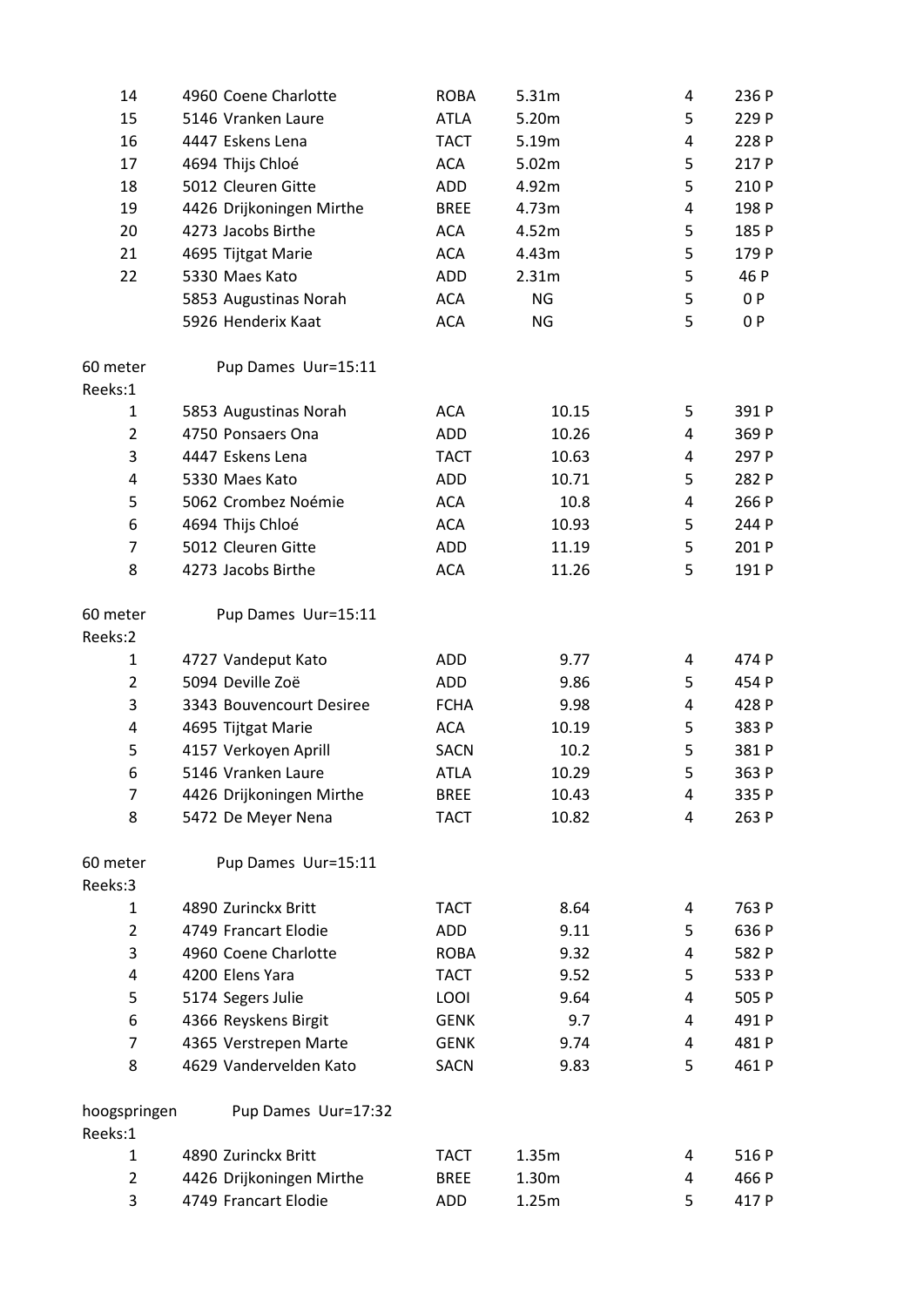| 4              | 4366 Reyskens Birgit     | <b>GENK</b> | 1.15m             | 4 | 323 P |
|----------------|--------------------------|-------------|-------------------|---|-------|
| 5              | 4960 Coene Charlotte     | <b>ROBA</b> | 1.15m             | 4 | 323 P |
| 6              | 4727 Vandeput Kato       | ADD         | 1.10m             | 4 | 278 P |
| $\overline{7}$ | 5062 Crombez Noémie      | <b>ACA</b>  | 1.10m             | 4 | 278 P |
| 8              | 4629 Vandervelden Kato   | <b>SACN</b> | 1.10m             | 5 | 278 P |
| 9              | 4200 Elens Yara          | <b>TACT</b> | 1.10m             | 5 | 278 P |
| 10             | 4447 Eskens Lena         | <b>TACT</b> | 1.10m             | 4 | 278 P |
| 11             | 4157 Verkoyen Aprill     | <b>SACN</b> | 1.05m             | 5 | 235 P |
| 12             | 5174 Segers Julie        | LOOI        | 1.05m             | 4 | 235 P |
| 13             | 4750 Ponsaers Ona        | ADD         | 1.05m             | 4 | 235 P |
| 14             | 4365 Verstrepen Marte    | <b>GENK</b> | 1.00m             | 4 | 194 P |
| 15             | 5146 Vranken Laure       | <b>ATLA</b> | 1.00m             | 5 | 194 P |
| 16             | 5012 Cleuren Gitte       | <b>ADD</b>  | 0.95m             | 5 | 156 P |
| 16             | 5094 Deville Zoë         | ADD         | 0.95m             | 5 | 156 P |
| 18             | 4695 Tijtgat Marie       | <b>ACA</b>  | 0.95m             | 5 | 156 P |
| 18             | 5330 Maes Kato           | <b>ADD</b>  | 0.95m             | 5 | 156 P |
| 20             | 4694 Thijs Chloé         | <b>ACA</b>  | 0.95m             | 5 | 156 P |
| 21             | 5853 Augustinas Norah    | ACA         | 0.85m             | 5 | 86 P  |
| 22             | 4273 Jacobs Birthe       | <b>ACA</b>  | 0.80 <sub>m</sub> | 5 | 55 P  |
|                | 3343 Bouvencourt Desiree | <b>FCHA</b> | <b>NG</b>         | 4 | 0P    |
|                | 5472 De Meyer Nena       | <b>TACT</b> | NG                | 4 | 0 P   |
|                | 5926 Henderix Kaat       | <b>ACA</b>  | <b>NG</b>         | 5 | 0P    |
| 1000 meter     | Pup Dames Uur=17:46      |             |                   |   |       |
| Reeks:1        |                          |             |                   |   |       |
| 1              | 3343 Bouvencourt Desiree | <b>FCHA</b> | 3'13.97           | 4 | 774 P |
| $\overline{2}$ | 4426 Drijkoningen Mirthe | <b>BREE</b> | 3'39.16           | 4 | 549 P |
| 3              | 4890 Zurinckx Britt      | <b>TACT</b> | 3'43.62           | 4 | 513 P |
| 4              | 4727 Vandeput Kato       | ADD         | 3'49.71           | 4 | 466 P |
| 5              | 4749 Francart Elodie     | ADD         | 3'50.50           | 5 | 460 P |
| 6              | 4157 Verkoyen Aprill     | <b>SACN</b> | 3'51.23           | 5 | 454 P |
| 7              | 5062 Crombez Noémie      | ACA         | 3'55.22           | 4 | 425 P |
| 8              | 5146 Vranken Laure       | <b>ATLA</b> | 3'55.66           | 5 | 421 P |
| 9              | 4695 Tijtgat Marie       | ACA         | 3'55.68           | 5 | 421 P |
| 10             | 4365 Verstrepen Marte    | <b>GENK</b> | 3'57.87           | 4 | 406 P |
| 11             | 4447 Eskens Lena         | <b>TACT</b> | 3'58.40           | 4 | 402 P |
| 12             | 4629 Vandervelden Kato   | SACN        | 4'01.85           | 5 | 378 P |
| 13             | 4960 Coene Charlotte     | <b>ROBA</b> | 4'02.26           | 4 | 375 P |
| 14             | 4694 Thijs Chloé         | <b>ACA</b>  | 4'06.81           | 5 | 344 P |
| 15             | 5174 Segers Julie        | LOOI        | 4'10.39           | 4 | 321 P |
| 16             | 4750 Ponsaers Ona        | ADD         | 4'12.21           | 4 | 309 P |
| 17             | 5094 Deville Zoë         | ADD         | 4'12.61           | 5 | 307 P |
| 18             | 4200 Elens Yara          | <b>TACT</b> | 4'14.15           | 5 | 297 P |
| 19             | 4366 Reyskens Birgit     | <b>GENK</b> | 4'14.79           | 4 | 293 P |
| 20             | 5012 Cleuren Gitte       | ADD         | 4'15.47           | 5 | 289 P |
| 21             | 5330 Maes Kato           | <b>ADD</b>  | 4'26.13           | 5 | 228 P |
| 22             | 5926 Henderix Kaat       | <b>ACA</b>  | 4'27.29           | 5 | 222 P |
| 23             | 4273 Jacobs Birthe       | ACA         | 4'31.19           | 5 | 201 P |
| 24             | 5853 Augustinas Norah    | ACA         | 4'43.99           | 5 | 140 P |
|                | 5472 De Meyer Nena       | <b>TACT</b> | NG                | 4 | 0P    |
|                |                          |             |                   |   |       |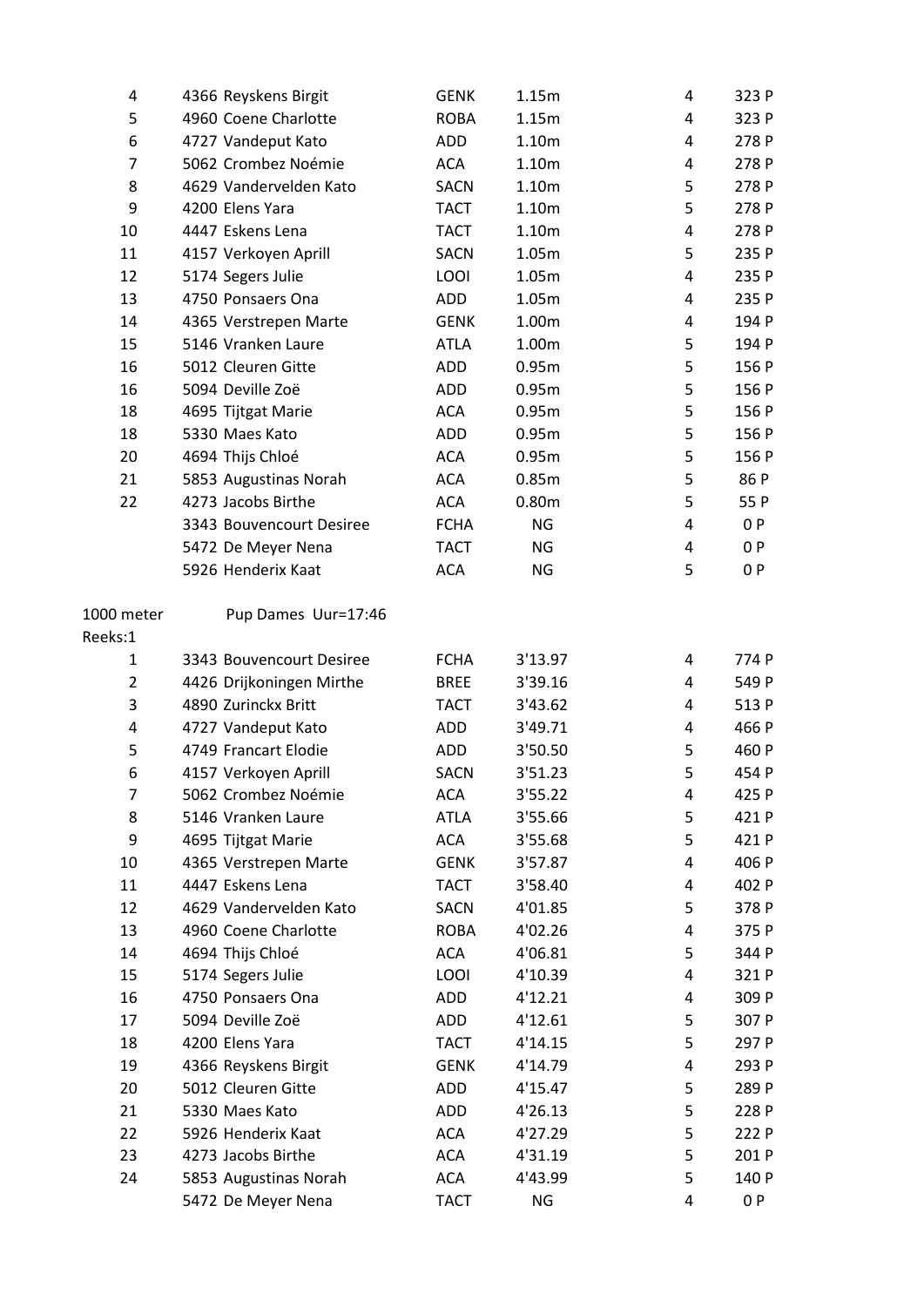| vierkamp       | Pup Heren Uur=18:07       |             |                  |   |
|----------------|---------------------------|-------------|------------------|---|
| Reeks:1        |                           |             |                  |   |
| 1              | 1729 Sijbers Sasha        | <b>SACN</b> | 1950p            | 4 |
| 2              | 1171 Van Dessel Yenthe    | <b>SACN</b> | 1894p            | 4 |
| 3              | 2292 Houben Tamirat       | <b>ACA</b>  | 1822p            | 4 |
| 4              | 2450 Cupers Dorian        | <b>ACA</b>  | 1721p            | 5 |
| 5              | 3271 Coenen Ilias         | <b>GENK</b> | 1544p            | 4 |
| 6              | 2297 Santermans Warre     | <b>ACA</b>  | 1452p            | 4 |
| $\overline{7}$ | 2680 Hermens Bert         | ATLA        | 1436p            | 4 |
| 8              | 3388 Knapen Brecht        | <b>ACA</b>  | 1319p            | 5 |
| 9              | 2253 Cleuren Pieter       | ADD         | 1265p            | 4 |
| 10             | 2629 Maes Jasper          | ADD         | 1209p            | 4 |
| 11             | 2709 Philtjens Duco       | <b>ACA</b>  | 1199p            | 4 |
| 12             | 2294 Muyldermans Matthias | <b>ACA</b>  | 1182p            | 5 |
| 13             | 1168 Maes Robbe           | <b>SACN</b> | 1163p            | 5 |
| 14             | 3415 Roncada Elias        | <b>ACA</b>  | 1086p            | 5 |
| 15             | 3312 Elmasbouk Issam      | <b>GENK</b> | 1028p            | 5 |
| 16             | 1811 Noels Gijs           | <b>BREE</b> | 1012p            | 4 |
| 17             | 2707 Knuysen Yarne        | <b>ACA</b>  | 999p             | 5 |
| 18             | 2440 Vanschoonbeek Jelle  | <b>ACA</b>  | 997 <sub>p</sub> | 5 |
| 19             | 2438 Elen Kobe            | <b>ACA</b>  | 970p             | 4 |
| 20             | 2548 Poelmans Thibeau     | <b>ACA</b>  | 897p             | 4 |
| 21             | 1727 Jansen Sander        | <b>SACN</b> | 795p             | 4 |
| 22             | 2293 Reenaers Stan        | <b>ACA</b>  | 791p             | 4 |
| 23             | 2708 Driesen Maxim        | <b>ACA</b>  | 637p             | 5 |
|                |                           |             |                  |   |

## kogelstoten 2,000kg Pup Heren Uur=15:24

| Reeks:1        |                           |             |       |   |       |
|----------------|---------------------------|-------------|-------|---|-------|
| 1              | 2680 Hermens Bert         | ATLA        | 9.67m | 4 | 526 P |
| $\overline{2}$ | 2292 Houben Tamirat       | <b>ACA</b>  | 8.50m | 4 | 447 P |
| 3              | 2450 Cupers Dorian        | <b>ACA</b>  | 8.28m | 5 | 432 P |
| 4              | 1729 Sijbers Sasha        | <b>SACN</b> | 8.26m | 4 | 431 P |
| 5              | 2709 Philtjens Duco       | <b>ACA</b>  | 8.17m | 4 | 425 P |
| 6              | 2253 Cleuren Pieter       | ADD         | 7.51m | 4 | 381 P |
| 7              | 1171 Van Dessel Yenthe    | <b>SACN</b> | 7.02m | 4 | 348 P |
| 8              | 3388 Knapen Brecht        | <b>ACA</b>  | 6.82m | 5 | 335 P |
| 9              | 1811 Noels Gijs           | <b>BREE</b> | 6.16m | 4 | 291 P |
| 10             | 3312 Elmasbouk Issam      | <b>GENK</b> | 6.09m | 5 | 287 P |
| 11             | 2297 Santermans Warre     | <b>ACA</b>  | 6.09m | 4 | 287 P |
| 12             | 1727 Jansen Sander        | SACN        | 5.45m | 4 | 245 P |
| 13             | 3271 Coenen Ilias         | <b>GENK</b> | 5.34m | 4 | 238 P |
| 14             | 2548 Poelmans Thibeau     | <b>ACA</b>  | 5.16m | 4 | 226 P |
| 15             | 2294 Muyldermans Matthias | ACA         | 5.01m | 5 | 216 P |
| 16             | 2707 Knuysen Yarne        | <b>ACA</b>  | 5.00m | 5 | 216 P |
| 17             | 1168 Maes Robbe           | <b>SACN</b> | 4.81m | 5 | 203 P |
| 18             | 2629 Maes Jasper          | ADD         | 4.66m | 4 | 194 P |
| 19             | 2293 Reenaers Stan        | <b>ACA</b>  | 4.57m | 4 | 188 P |
| 20             | 2438 Elen Kobe            | ACA         | 4.45m | 4 | 180 P |
| 21             | 2440 Vanschoonbeek Jelle  | <b>ACA</b>  | 4.44m | 5 | 179 P |
|                |                           |             |       |   |       |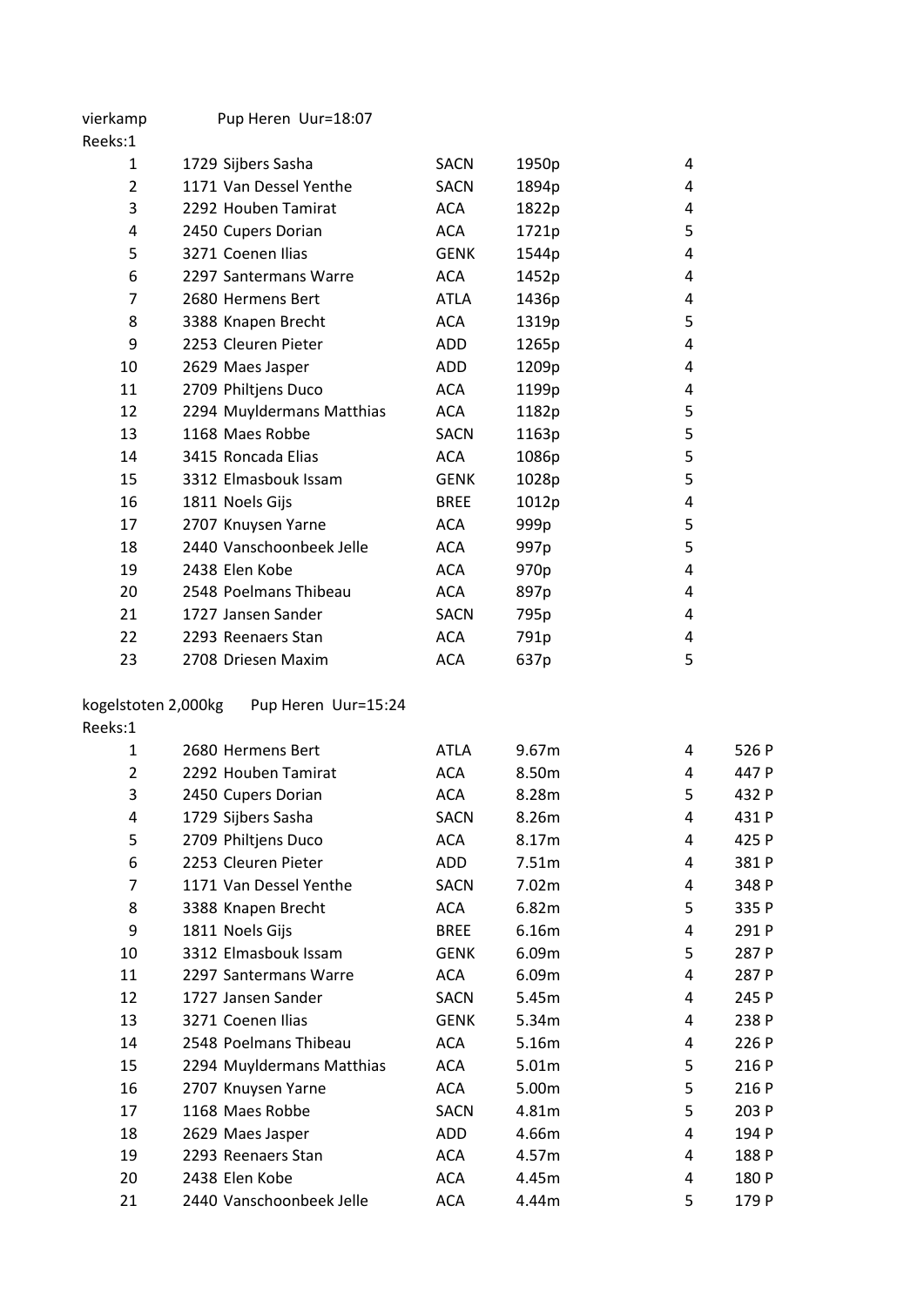| 22             | 3415 Roncada Elias        | <b>ACA</b>  | 4.35m     | 5 | 174 P |
|----------------|---------------------------|-------------|-----------|---|-------|
|                | 2708 Driesen Maxim        | <b>ACA</b>  | <b>NG</b> | 5 | 0P    |
|                |                           |             |           |   |       |
| 60 meter       | Pup Heren Uur=15:36       |             |           |   |       |
| Reeks:1        |                           |             |           |   |       |
| 1              | 3388 Knapen Brecht        | <b>ACA</b>  | 9.86      | 5 | 454 P |
| $\overline{2}$ | 3415 Roncada Elias        | <b>ACA</b>  | 10.06     | 5 | 410 P |
| 3              | 1727 Jansen Sander        | <b>SACN</b> | 10.27     | 4 | 367 P |
| 4              | 2708 Driesen Maxim        | <b>ACA</b>  | 10.61     | 5 | 300 P |
| 5              | 2440 Vanschoonbeek Jelle  | <b>ACA</b>  | 10.61     | 5 | 300 P |
| 6              | 2709 Philtjens Duco       | <b>ACA</b>  | 10.78     | 4 | 270 P |
| $\overline{7}$ | 3312 Elmasbouk Issam      | <b>GENK</b> | 11.42     | 5 | 167 P |
| 60 meter       | Pup Heren Uur=15:36       |             |           |   |       |
| Reeks:2        |                           |             |           |   |       |
| 1              | 2253 Cleuren Pieter       | ADD         | 10.16     | 4 | 389 P |
| $\overline{2}$ | 2294 Muyldermans Matthias | <b>ACA</b>  | 10.22     | 5 | 377 P |
| 3              | 2297 Santermans Warre     | <b>ACA</b>  | 10.26     | 4 | 369 P |
| 4              | 2629 Maes Jasper          | <b>ADD</b>  | 10.26     | 4 | 369 P |
| 5              | 2707 Knuysen Yarne        | <b>ACA</b>  | 10.33     | 5 | 355 P |
| 6              | 2548 Poelmans Thibeau     | <b>ACA</b>  | 10.45     | 4 | 331 P |
| 7              | 1811 Noels Gijs           | <b>BREE</b> | 10.52     | 4 | 317 P |
| 8              | 2438 Elen Kobe            | <b>ACA</b>  | 10.54     | 4 | 314 P |
| 60 meter       | Pup Heren Uur=15:36       |             |           |   |       |
| Reeks:3        |                           |             |           |   |       |
| 1              | 1729 Sijbers Sasha        | <b>SACN</b> | 9.04      | 4 | 654 P |
| $\overline{2}$ | 1171 Van Dessel Yenthe    | <b>SACN</b> | 9.32      | 4 | 582 P |
| 3              | 2680 Hermens Bert         | <b>ATLA</b> | 9.55      | 4 | 526 P |
| 4              | 3271 Coenen Ilias         | <b>GENK</b> | 9.6       | 4 | 514 P |
| 5              | 2450 Cupers Dorian        | <b>ACA</b>  | 9.7       | 5 | 491 P |
| 6              | 2292 Houben Tamirat       | <b>ACA</b>  | 9.83      | 4 | 461 P |
| 7              | 2293 Reenaers Stan        | <b>ACA</b>  | 9.97      | 4 | 430 P |
| 8              | 1168 Maes Robbe           | <b>SACN</b> | 10.11     | 5 | 400 P |
| verspringen    | Pup Heren Uur=17:15       |             |           |   |       |
| Reeks:1        |                           |             |           |   |       |
| 1              | 1729 Sijbers Sasha        | <b>SACN</b> | 4.31m     | 4 | 431 P |
| $\overline{2}$ | 2680 Hermens Bert         | <b>ATLA</b> | 4.12m     | 4 | 384 P |
| 3              | 1171 Van Dessel Yenthe    | <b>SACN</b> | 3.89m     | 4 | 328 P |
| 4              | 2450 Cupers Dorian        | <b>ACA</b>  | 3.74m     | 5 | 294 P |
| 5              | 2292 Houben Tamirat       | <b>ACA</b>  | 3.57m     | 4 | 256 P |
| 6              | 2253 Cleuren Pieter       | ADD         | 3.50m     | 4 | 241 P |
| $\overline{7}$ | 2297 Santermans Warre     | <b>ACA</b>  | 3.48m     | 4 | 237 P |
| 8              | 1727 Jansen Sander        | <b>SACN</b> | 3.22m     | 4 | 183 P |
| 9              | 3271 Coenen Ilias         | <b>GENK</b> | 3.22m     | 4 | 183 P |
| 10             | 2293 Reenaers Stan        | <b>ACA</b>  | 3.17m     | 4 | 173 P |
| 11             | 2707 Knuysen Yarne        | <b>ACA</b>  | 3.15m     | 5 | 170 P |
| 12             | 1168 Maes Robbe           | <b>SACN</b> | 3.11m     | 5 | 162 P |
| 13             | 3415 Roncada Elias        | <b>ACA</b>  | 3.10m     | 5 | 160 P |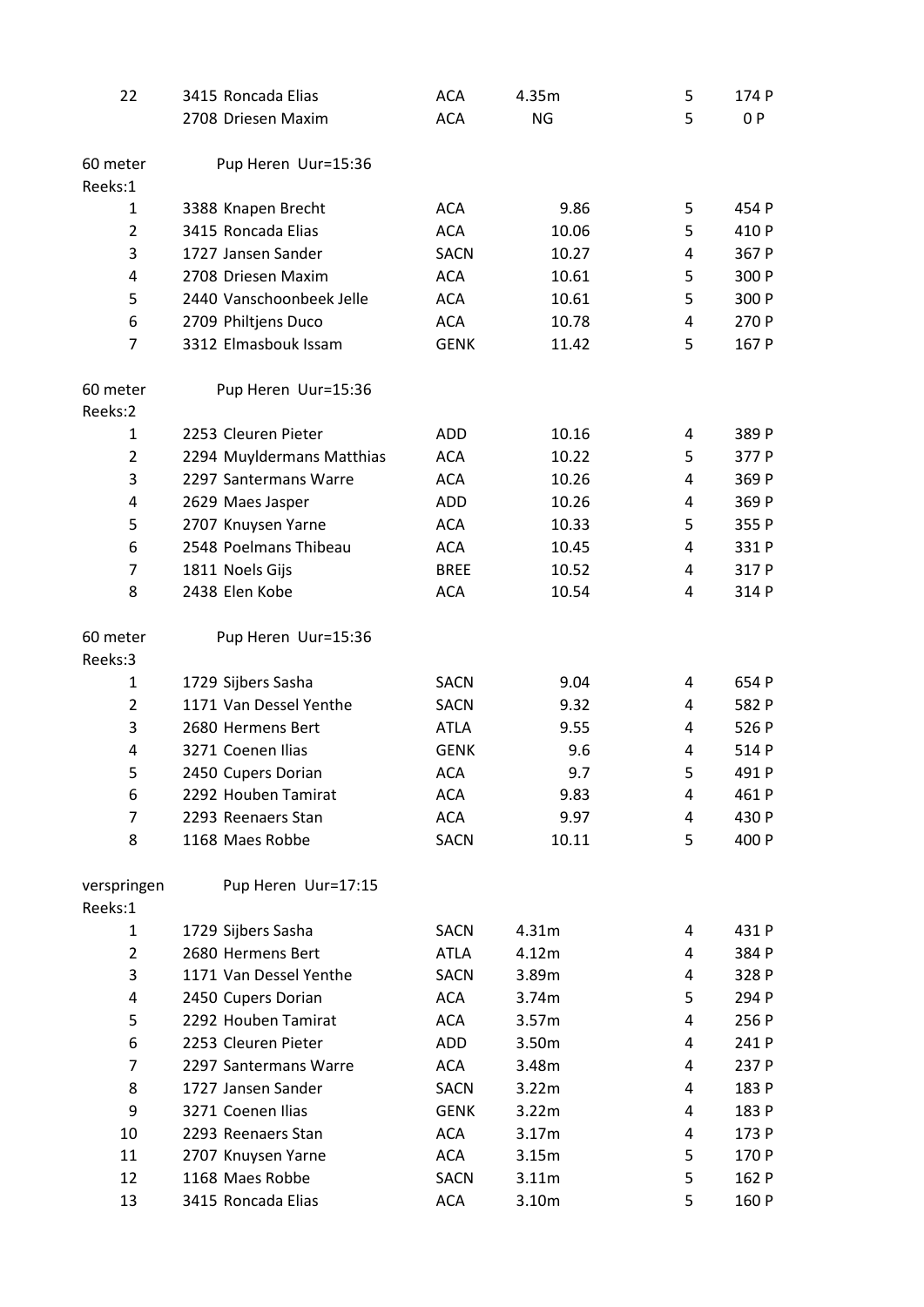| 14             | 2440 Vanschoonbeek Jelle  | <b>ACA</b>  | 3.06m     | 5              | 152 P |
|----------------|---------------------------|-------------|-----------|----------------|-------|
| 15             | 2709 Philtjens Duco       | <b>ACA</b>  | 3.05m     | 4              | 151 P |
| 16             | 2294 Muyldermans Matthias | <b>ACA</b>  | 2.99m     | 5              | 139 P |
| 17             | 3388 Knapen Brecht        | <b>ACA</b>  | 2.97m     | 5              | 136 P |
| 18             | 1811 Noels Gijs           | <b>BREE</b> | 2.86m     | 4              | 116 P |
| 19             | 2438 Elen Kobe            | <b>ACA</b>  | 2.76m     | $\overline{4}$ | 99 P  |
| 20             | 3312 Elmasbouk Issam      | <b>GENK</b> | 2.71m     | 5              | 91 P  |
| 21             | 2629 Maes Jasper          | ADD         | 2.64m     | 4              | 80 P  |
| 22             | 2548 Poelmans Thibeau     | <b>ACA</b>  | 2.58m     | 4              | 71 P  |
|                | 2708 Driesen Maxim        | <b>ACA</b>  | GP        | 5              | 0 P   |
| 1000 meter     | Pup Heren Uur=17:32       |             |           |                |       |
| Reeks:1        |                           |             |           |                |       |
| $\mathbf{1}$   | 2292 Houben Tamirat       | <b>ACA</b>  | 3'26.51   | 4              | 658 P |
| $\overline{2}$ | 1171 Van Dessel Yenthe    | <b>SACN</b> | 3'28.96   | 4              | 636 P |
| 3              | 3271 Coenen Ilias         | <b>GENK</b> | 3'32.10   | 4              | 609 P |
| 4              | 2629 Maes Jasper          | ADD         | 3'37.07   | 4              | 566 P |
| 5              | 2297 Santermans Warre     | <b>ACA</b>  | 3'37.90   | 4              | 559 P |
| 6              | 2450 Cupers Dorian        | <b>ACA</b>  | 3'44.81   | 5              | 504 P |
| $\overline{7}$ | 3312 Elmasbouk Issam      | <b>GENK</b> | 3'47.46   | 5              | 483 P |
| 8              | 2294 Muyldermans Matthias | <b>ACA</b>  | 3'51.85   | 5              | 450 P |
| 9              | 1729 Sijbers Sasha        | <b>SACN</b> | 3'54.00   | 4              | 434 P |
| 10             | 1168 Maes Robbe           | <b>SACN</b> | 3'58.94   | 5              | 398 P |
| 11             | 3388 Knapen Brecht        | <b>ACA</b>  | 3'59.56   | 5              | 394 P |
| 12             | 2438 Elen Kobe            | <b>ACA</b>  | 4'01.91   | $\overline{4}$ | 377 P |
| 13             | 2440 Vanschoonbeek Jelle  | <b>ACA</b>  | 4'03.56   | 5              | 366 P |
| 14             | 2709 Philtjens Duco       | <b>ACA</b>  | 4'05.49   | 4              | 353 P |
| 15             | 3415 Roncada Elias        | <b>ACA</b>  | 4'07.15   | 5              | 342 P |
| 16             | 2708 Driesen Maxim        | <b>ACA</b>  | 4'07.91   | 5              | 337 P |
| 17             | 1811 Noels Gijs           | <b>BREE</b> | 4'15.63   | 4              | 288 P |
| 18             | 2548 Poelmans Thibeau     | <b>ACA</b>  | 4'18.89   | 4              | 269 P |
| 19             | 2707 Knuysen Yarne        | <b>ACA</b>  | 4'20.81   | 5              | 258 P |
| 20             | 2253 Cleuren Pieter       | ADD         | 4'21.51   | 4              | 254 P |
|                | 2293 Reenaers Stan        | <b>ACA</b>  | NG        | 4              | 0 P   |
|                | 1727 Jansen Sander        | <b>SACN</b> | <b>NG</b> | 4              | 0 P   |
| vijfkamp       | Min Dames Uur=18:07       |             |           |                |       |
| Reeks:1        |                           |             |           |                |       |
| $\mathbf{1}$   | 7688 Vansimpsen Mirthe    | <b>ACA</b>  | 2522p     | 3              |       |
| $\overline{2}$ | 7277 Boyen Freya          | <b>TACT</b> | 2326p     | 2              |       |
| 3              | 6991 Vaes Kyana           | <b>LOOI</b> | 2285p     | 3              |       |
| 4              | 7578 Smets Lotte          | <b>TACT</b> | 2281p     | 2              |       |
| 5              | 7303 Jansen Sofie         | <b>SACN</b> | 2121p     | $\overline{2}$ |       |
| 6              | 7353 Vendrix Yenthe       | <b>ACA</b>  | 2083p     | 3              |       |
| 7              | 7829 Kooij Kiani Dazlyn** | <b>SACN</b> | 1882p     | 2              |       |
| 8              | 7641 Licata Elisa         | ADD         | 1759p     | $\overline{2}$ |       |
| 9              | 7387 Jorissen Fleur       | ADD         | 1634p     | $\overline{2}$ |       |
| 10             | 7666 Vanhelmont Tine      | <b>ACA</b>  | 1472p     | 3              |       |
| 11             | 7390 Claesen Hanne        | ADD         | 1436p     | 3              |       |
| 12             | 7289 Van Moorsel Robin    | <b>DALO</b> | 1335p     | 2              |       |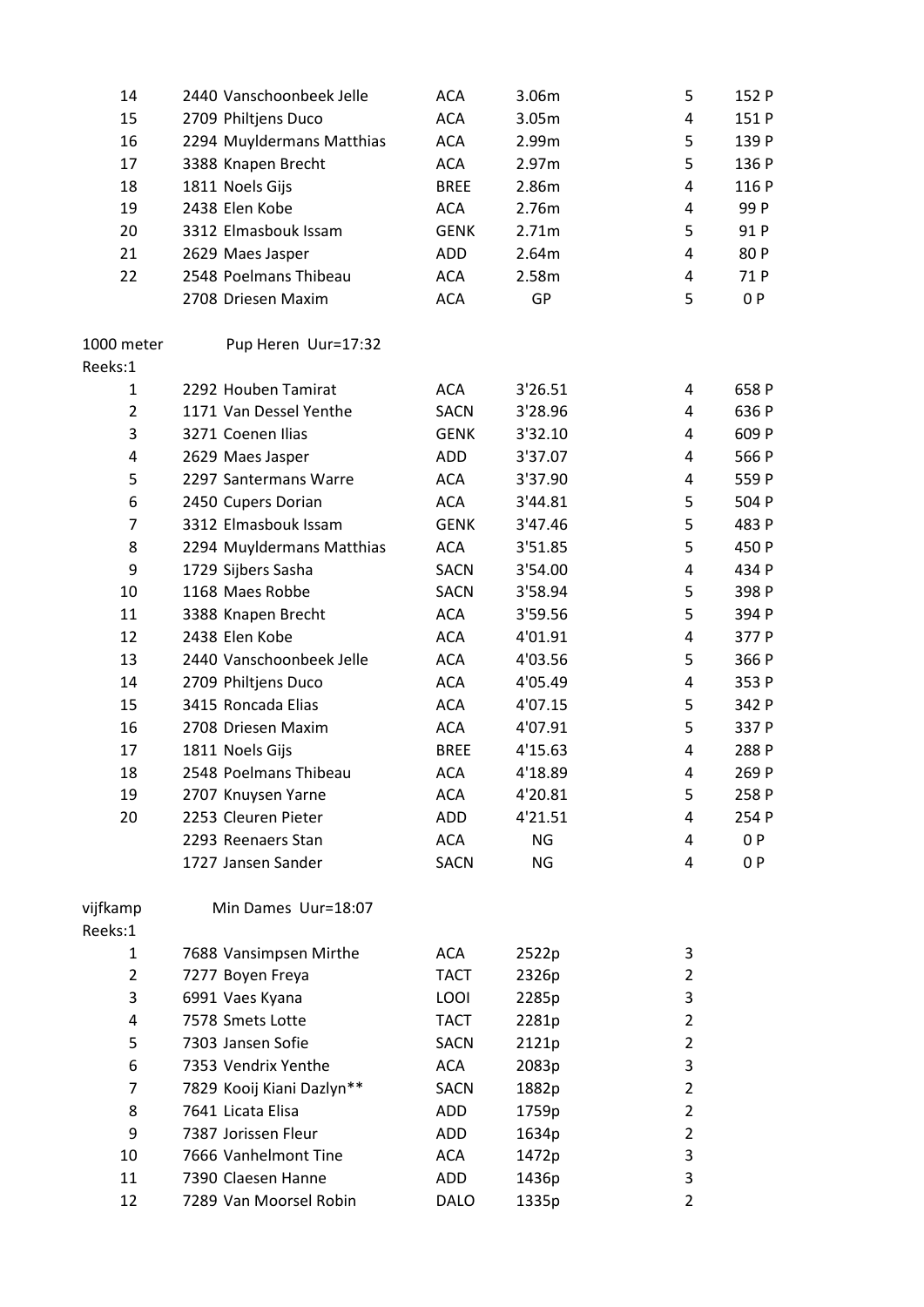| 13                          | 7389 Tits Yara            | <b>ADD</b>  | 1322p             | $\overline{2}$ |       |
|-----------------------------|---------------------------|-------------|-------------------|----------------|-------|
| 14                          | 7970 Permentier Febe      | <b>TACT</b> | 1264p             | $\overline{2}$ |       |
| 15                          | 7743 Vranken Birthe       | <b>ATLA</b> | 1192p             | 3              |       |
| 16                          | 8169 Willems Marie        | AVT         | 1059p             | 3              |       |
| 17                          | 6967 Elens Sita           | <b>TACT</b> | 1009p             | 3              |       |
| 18                          | 7022 Jacobs Britt         | <b>ACA</b>  | 779p              | 3              |       |
| 19                          | 7075 Goossens Imke        | <b>BREE</b> | 265p              | 3              |       |
|                             |                           |             |                   |                |       |
| verspringen                 | Min Dames Uur=14:44       |             |                   |                |       |
| Reeks:1                     |                           |             |                   |                |       |
| $\mathbf{1}$                | 7688 Vansimpsen Mirthe    | <b>ACA</b>  | 4.34m             | 3              | 438 P |
| $\overline{2}$              | 7578 Smets Lotte          | <b>TACT</b> | 4.29m             | $\overline{2}$ | 426 P |
| 3                           | 7353 Vendrix Yenthe       | <b>ACA</b>  | 4.29m             | 3              | 426 P |
| 4                           | 7970 Permentier Febe      | <b>TACT</b> | 3.97m             | $\overline{2}$ | 347 P |
| 5                           | 7389 Tits Yara            | ADD         | 3.93m             | $\overline{2}$ | 338 P |
| 6                           | 6991 Vaes Kyana           | LOOI        | 3.92m             | 3              | 335 P |
| $\overline{7}$              | 7289 Van Moorsel Robin    | <b>DALO</b> | 3.90m             | $\overline{2}$ | 331 P |
| 8                           | 7277 Boyen Freya          | <b>TACT</b> | 3.87m             | $\overline{2}$ | 324 P |
| 9                           | 7641 Licata Elisa         | ADD         | 3.84m             | $\overline{2}$ | 317 P |
| 10                          | 7390 Claesen Hanne        | ADD         | 3.66m             | 3              | 276 P |
| 11                          | 7075 Goossens Imke        | <b>BREE</b> | 3.61m             | 3              | 265 P |
| 12                          | 7387 Jorissen Fleur       | ADD         | 3.45m             | $\overline{2}$ | 230 P |
| 13                          | 7666 Vanhelmont Tine      | <b>ACA</b>  | 3.45m             | 3              | 230 P |
| 14                          | 7303 Jansen Sofie         | <b>SACN</b> | 3.39 <sub>m</sub> | $\overline{2}$ | 218 P |
| 15                          | 7829 Kooij Kiani Dazlyn** | <b>SACN</b> | 3.30m             | $\overline{2}$ | 199 P |
| 16                          | 8169 Willems Marie        | <b>AVT</b>  | 3.27m             | 3              | 193 P |
| 17                          | 6967 Elens Sita           | <b>TACT</b> |                   | 3              | 177 P |
|                             | 7743 Vranken Birthe       |             | 3.19m             | 3              |       |
| 18                          |                           | <b>ATLA</b> | 2.98m             |                | 138 P |
| 19                          | 7022 Jacobs Britt         | <b>ACA</b>  | 2.78m             | 3              | 103 P |
|                             | Min Dames Uur=15:19       |             |                   |                |       |
| speerwerpen 400g<br>Reeks:1 |                           |             |                   |                |       |
|                             |                           | <b>TACT</b> | 26.03m            | $\overline{2}$ | 427 P |
| 1<br>$\overline{2}$         | 7277 Boyen Freya          |             |                   |                |       |
| 3                           | 7688 Vansimpsen Mirthe    | <b>ACA</b>  | 22.00m            | 3              | 347 P |
|                             | 6991 Vaes Kyana           | LOOI        | 21.28m            | 3              | 333 P |
| 4                           | 7578 Smets Lotte          | <b>TACT</b> | 17.88m            | $\overline{2}$ | 266 P |
| 5                           | 7829 Kooij Kiani Dazlyn** | <b>SACN</b> | 16.80m            | $\overline{2}$ | 244 P |
| 6                           | 7303 Jansen Sofie         | <b>SACN</b> | 15.73m            | $\overline{2}$ | 223 P |
| $\overline{7}$              | 7641 Licata Elisa         | ADD         | 15.71m            | $\overline{2}$ | 223 P |
| 8                           | 7743 Vranken Birthe       | <b>ATLA</b> | 14.27m            | 3              | 195 P |
| 9                           | 7666 Vanhelmont Tine      | <b>ACA</b>  | 12.75m            | 3              | 166 P |
| 10                          | 7353 Vendrix Yenthe       | <b>ACA</b>  | 12.33m            | 3              | 157 P |
| 11                          | 7387 Jorissen Fleur       | <b>ADD</b>  | 11.74m            | $\overline{2}$ | 146 P |
| 12                          | 7390 Claesen Hanne        | ADD         | 11.41m            | 3              | 140 P |
| 13                          | 6967 Elens Sita           | <b>TACT</b> | 9.65m             | 3              | 106 P |
| 14                          | 7022 Jacobs Britt         | <b>ACA</b>  | 8.65m             | 3              | 87 P  |
|                             | 8169 Willems Marie        | AVT         | <b>NG</b>         | 3              | 0P    |
|                             | 7970 Permentier Febe      | <b>TACT</b> | NG                | $\overline{2}$ | 0P    |
|                             | 7289 Van Moorsel Robin    | <b>DALO</b> | <b>NG</b>         | $\overline{2}$ | 0P    |
|                             | 7075 Goossens Imke        | <b>BREE</b> | <b>NG</b>         | 3              | 0P    |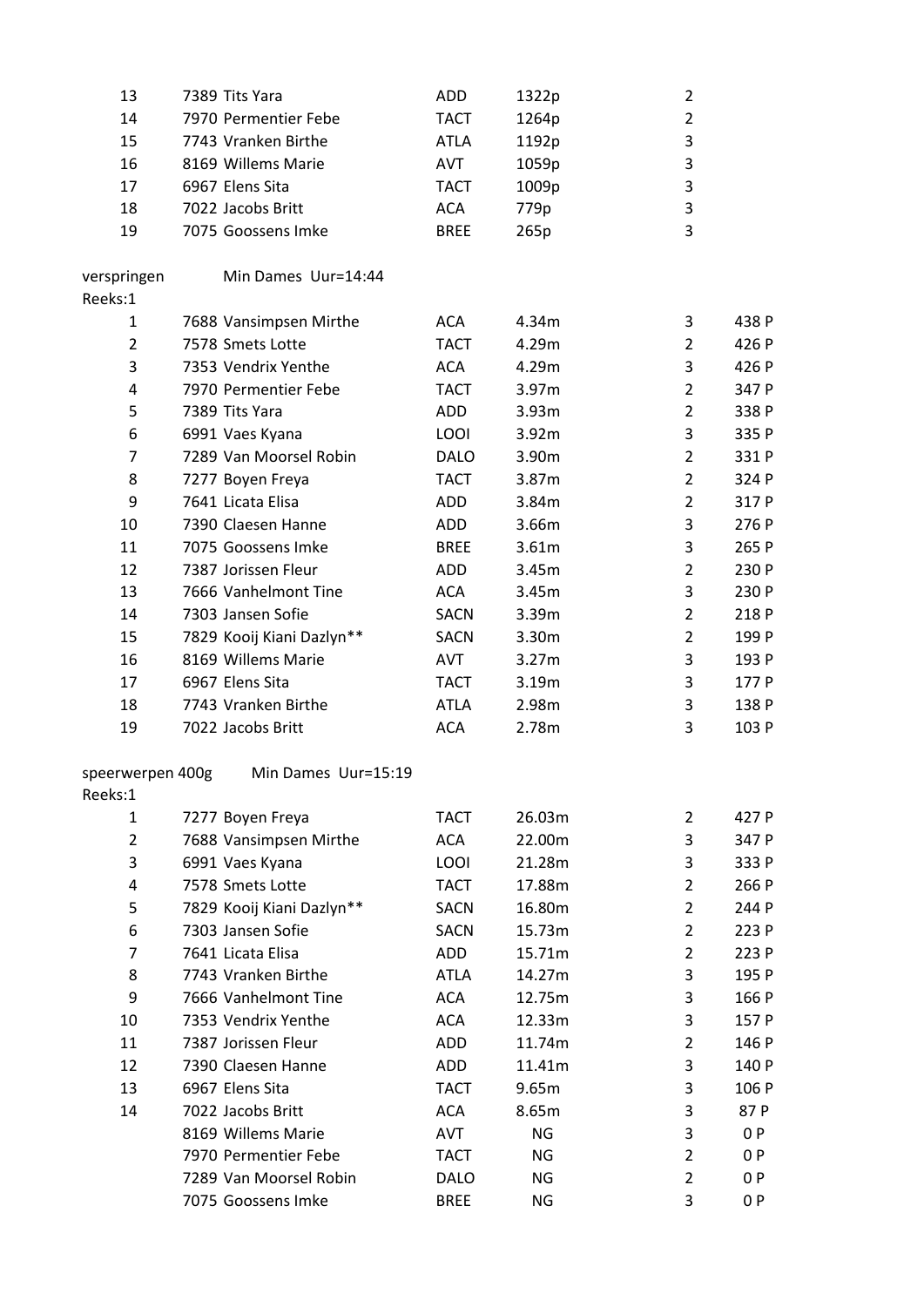| 578 P |
|-------|
| 514 P |
| 465 P |
| 413 P |
| 337 P |
| 0P    |
|       |
|       |
| 449 P |
| 411 P |
| 344 P |
| 337 P |
| 292 P |
| 197 P |
|       |
|       |
|       |
| 702 P |
| 675 P |
| 607 P |
| 597 P |
| 582 P |
| 578 P |
| 560 P |
|       |
|       |
| 550 P |
| 516 P |
| 478 P |
| 463 P |
| 452 P |
| 443 P |
| 406 P |
| 397 P |
| 388 P |
| 327 P |
| 315 P |
| 311 P |
| 301 P |
| 287 P |
| 270 P |
| 235 P |
| 208 P |
| 0P    |
|       |
|       |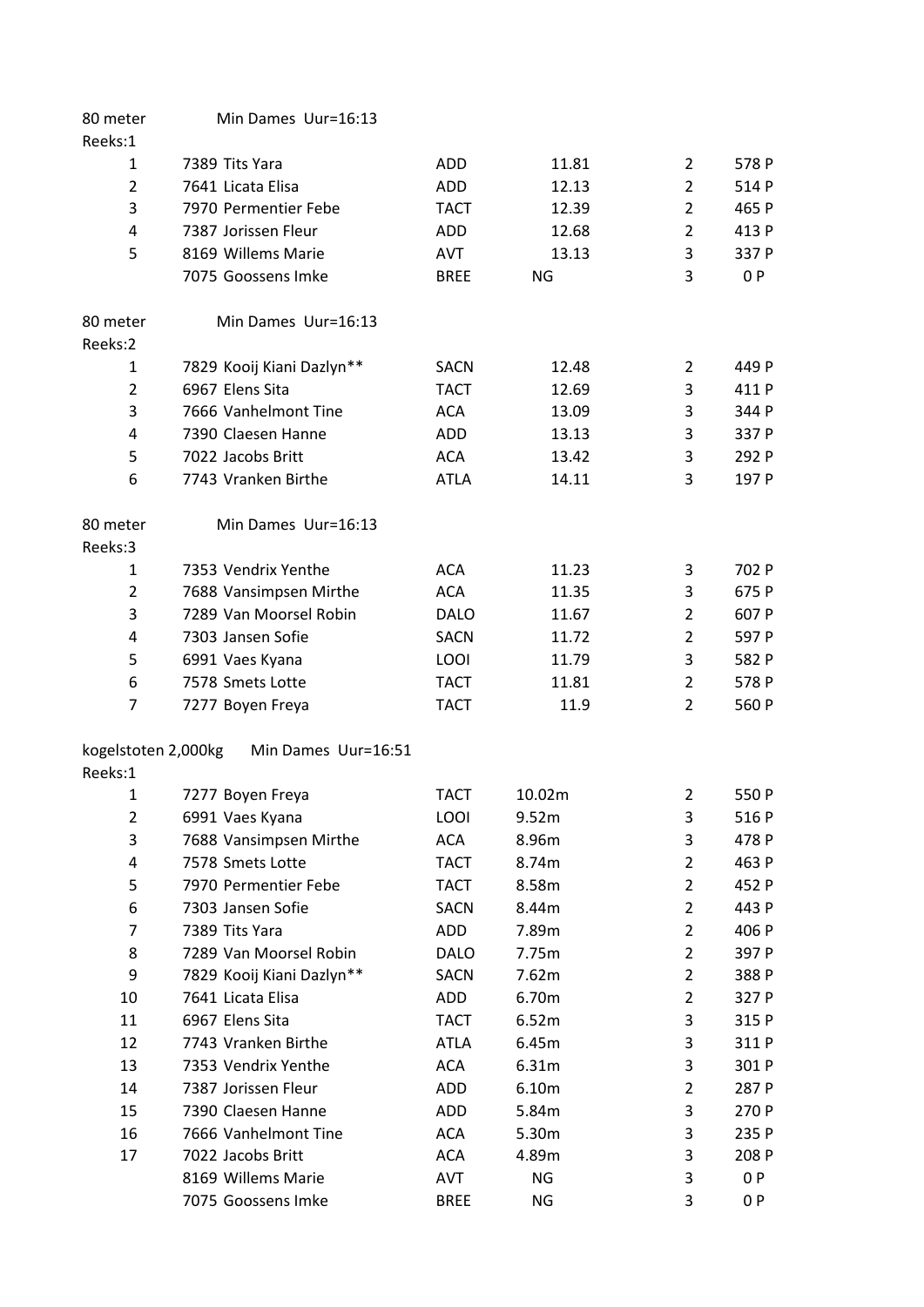| 1000 meter                     | Min Dames Uur=17:58       |             |           |                     |       |
|--------------------------------|---------------------------|-------------|-----------|---------------------|-------|
| Reeks:1                        |                           |             |           |                     |       |
| 1                              | 7303 Jansen Sofie         | <b>SACN</b> | 3'28.46   | $\overline{2}$      | 640 P |
| $\overline{2}$                 | 7829 Kooij Kiani Dazlyn** | <b>SACN</b> | 3'32.81   | $\overline{2}$      | 602 P |
| 3                              | 7688 Vansimpsen Mirthe    | <b>ACA</b>  | 3'35.01   | 3                   | 584 P |
| 4                              | 7387 Jorissen Fleur       | ADD         | 3'38.04   | $\overline{2}$      | 558 P |
| 5                              | 7578 Smets Lotte          | <b>TACT</b> | 3'39.29   | $\overline{2}$      | 548 P |
| 6                              | 8169 Willems Marie        | <b>AVT</b>  | 3'41.63   | 3                   | 529 P |
| 7                              | 6991 Vaes Kyana           | LOOI        | 3'42.90   | 3                   | 519 P |
| 8                              | 7353 Vendrix Yenthe       | <b>ACA</b>  | 3'45.62   | 3                   | 497 P |
| 9                              | 7666 Vanhelmont Tine      | <b>ACA</b>  | 3'45.69   | 3                   | 497 P |
| 10                             | 7277 Boyen Freya          | <b>TACT</b> | 3'49.74   | $\overline{2}$      | 465 P |
| 11                             | 7390 Claesen Hanne        | ADD         | 3'56.87   | 3                   | 413 P |
| 12                             | 7641 Licata Elisa         | ADD         | 4'01.80   | $\overline{2}$      | 378 P |
| 13                             | 7743 Vranken Birthe       | <b>ATLA</b> | 4'05.83   | 3                   | 351 P |
| 14                             | 7022 Jacobs Britt         | <b>ACA</b>  | 4'57.20   | 3                   | 89 P  |
|                                | 6967 Elens Sita           | <b>TACT</b> | <b>NG</b> | 3                   | 0 P   |
| vijfkamp                       | Min Heren Uur=18:07       |             |           |                     |       |
| Reeks:1                        |                           |             |           |                     |       |
| 1                              | 5765 Manshoven Jelle      | <b>ACA</b>  | 2338p     | $\overline{2}$      |       |
| $\overline{2}$                 | 5452 Reenaers Daan        | <b>ACA</b>  | 2207p     | 2                   |       |
| 3                              | 4605 Wouters Jens         | <b>TACT</b> | 2005p     | $\overline{2}$      |       |
| 4                              | 5716 Engelborgs Jorrit    | ADD         | 1966p     | 3                   |       |
| 5                              | 4603 Venken Bryan         | TACT        | 1952p     | 3                   |       |
| 6                              | 5447 Penders Vic          | <b>ACA</b>  | 1805p     | 3                   |       |
| 7                              | 5446 Augustinas Xander    | <b>ACA</b>  | 1695p     | 3                   |       |
| 8                              | 4604 Vlayen Arne          | TACT        | 1622p     | $\overline{2}$      |       |
| 9                              | 9907 Diliana Danilo       | NA          | 1614p     | 2                   |       |
| 10                             | 4609 Willems Orry         | VMOL        | 1482p     | $\overline{2}$      |       |
| 11                             | 5090 Ramaekers Daan       | <b>ADD</b>  | 1399p     | $\overline{2}$      |       |
| 12                             | 5490 Timmermans Giel      | ADD         | 1270p     | 3                   |       |
| 13                             | 5862 Mondelaers Joren     | <b>RCT</b>  | 1250p     | 3                   |       |
| 14                             | 5416 Coenen Yelvin        | ADD         | 1224p     | 3                   |       |
| 15                             | 4977 Nulens Davy          | <b>BREE</b> | 1004p     | 3                   |       |
| 16                             | 5615 Jughmans Chiel       | <b>DCLA</b> | 819p      | $\overline{2}$      |       |
| 17                             | 5491 Vandebosch Robbe     | ADD         | 746p      | $\overline{2}$      |       |
| hoogspringen                   | Min Heren Uur=15:04       |             |           |                     |       |
| Reeks:1                        |                           |             |           |                     |       |
| $\mathbf{1}$<br>$\overline{2}$ | 5452 Reenaers Daan        | ACA         | 1.33m     | $\overline{2}$      | 496 P |
|                                | 4603 Venken Bryan         | <b>TACT</b> | 1.25m     | 3                   | 417 P |
| 3                              | 4605 Wouters Jens         | <b>TACT</b> | 1.20m     | $\overline{2}$      | 369 P |
| 4                              | 4604 Vlayen Arne          | <b>TACT</b> | 1.20m     | $\overline{2}$      | 369 P |
| 5                              | 5765 Manshoven Jelle      | <b>ACA</b>  | 1.20m     | 2                   | 369 P |
| 6                              | 5862 Mondelaers Joren     | <b>RCT</b>  | 1.15m     | 3                   | 323 P |
| 7                              | 4609 Willems Orry         | <b>VMOL</b> | 1.15m     | $\overline{2}$      | 323 P |
| 8<br>9                         | 9907 Diliana Danilo       | <b>NA</b>   | 1.15m     | $\overline{2}$<br>3 | 323 P |
|                                | 4977 Nulens Davy          | <b>BREE</b> | 1.10m     |                     | 278 P |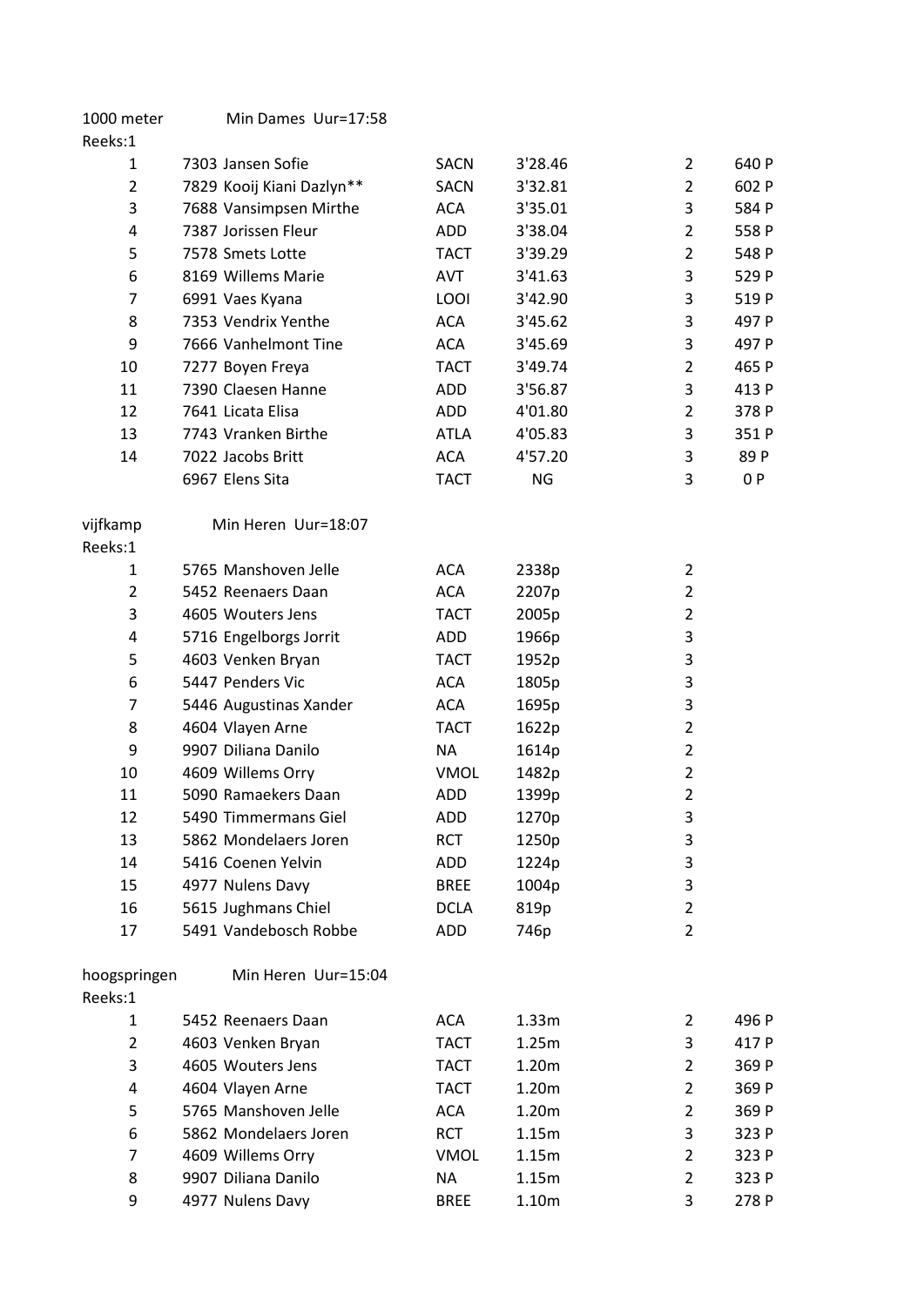| 9                   | 5447 Penders Vic       | <b>ACA</b>  | 1.10m     | 3              | 278 P |
|---------------------|------------------------|-------------|-----------|----------------|-------|
| 9                   | 5716 Engelborgs Jorrit | <b>ADD</b>  | 1.10m     | 3              | 278 P |
| 12                  | 5446 Augustinas Xander | <b>ACA</b>  | 1.05m     | 3              | 235 P |
|                     | 5491 Vandebosch Robbe  | <b>ADD</b>  | GP        | $\overline{2}$ | 0P    |
| 80 meter            | Min Heren Uur=16:13    |             |           |                |       |
| Reeks:1             |                        |             |           |                |       |
| 1                   | 5416 Coenen Yelvin     | ADD         | 12.17     | 3              | 507 P |
| $\overline{2}$      | 9907 Diliana Danilo    | <b>NA</b>   | 12.69     | $\overline{2}$ | 411 P |
| 3                   | 5862 Mondelaers Joren  | <b>RCT</b>  | 12.75     | 3              | 401 P |
| 4                   | 4609 Willems Orry      | <b>VMOL</b> | 13.31     | $\overline{2}$ | 309 P |
| 5                   | 5490 Timmermans Giel   | <b>ADD</b>  | 13.4      | 3              | 295 P |
| 6                   | 4977 Nulens Davy       | <b>BREE</b> | 14.25     | 3              | 179 P |
|                     | 5491 Vandebosch Robbe  | <b>ADD</b>  | <b>NG</b> | $\overline{2}$ | 0P    |
| 80 meter<br>Reeks:2 | Min Heren Uur=16:13    |             |           |                |       |
| $\mathbf{1}$        | 5716 Engelborgs Jorrit | <b>ADD</b>  | 11.85     | 3              | 570 P |
| $\overline{2}$      | 5765 Manshoven Jelle   | <b>ACA</b>  | 12.11     | $\overline{2}$ | 518 P |
| 3                   | 4603 Venken Bryan      | <b>TACT</b> | 12.17     | 3              | 507 P |
| 4                   | 4605 Wouters Jens      | <b>TACT</b> | 12.18     | $\overline{2}$ | 505 P |
| 5                   | 5447 Penders Vic       | <b>ACA</b>  | 12.34     | 3              | 475 P |
| 6                   | 4604 Vlayen Arne       | <b>TACT</b> | 12.54     | $\overline{2}$ | 438 P |
| $\overline{7}$      | 5452 Reenaers Daan     | <b>ACA</b>  | 12.59     | $\overline{2}$ | 429 P |
| 8                   | 5446 Augustinas Xander | <b>ACA</b>  | 12.64     | 3              | 420 P |
| speerwerpen 400g    | Min Heren Uur=17:17    |             |           |                |       |
| Reeks:1             |                        |             |           |                |       |
| $\mathbf{1}$        | 5090 Ramaekers Daan    | ADD         | 40.16m    | $\overline{2}$ | 713 P |
| $\overline{2}$      | 5765 Manshoven Jelle   | <b>ACA</b>  | 32.52m    | $\overline{2}$ | 558 P |
| 3                   | 4609 Willems Orry      | <b>VMOL</b> | 24.78m    | $\overline{2}$ | 402 P |
| 4                   | 5716 Engelborgs Jorrit | <b>ADD</b>  | 21.51m    | 3              | 337 P |
| 5                   | 5416 Coenen Yelvin     | <b>ADD</b>  | 20.48m    | 3              | 317 P |
| 6                   | 5446 Augustinas Xander | <b>ACA</b>  | 19.64m    | 3              | 300 P |
| 7                   | 9907 Diliana Danilo    | <b>NA</b>   | 18.68m    | $\overline{2}$ | 281 P |
| 8                   | 5447 Penders Vic       | <b>ACA</b>  | 18.04m    | 3              | 269 P |
| 9                   | 5452 Reenaers Daan     | <b>ACA</b>  | 17.20m    | $\overline{2}$ | 252 P |
| 10                  | 4977 Nulens Davy       | <b>BREE</b> | 15.91m    | 3              | 227 P |
| 11                  | 4604 Vlayen Arne       | <b>TACT</b> | 15.45m    | $\overline{2}$ | 218 P |
| 12                  | 5862 Mondelaers Joren  | <b>RCT</b>  | 14.44m    | 3              | 198 P |
| 13                  | 4605 Wouters Jens      | <b>TACT</b> | 14.31m    | $\overline{2}$ | 196 P |
| 14                  | 5490 Timmermans Giel   | ADD         | 12.08m    | 3              | 153 P |
| 15                  | 4603 Venken Bryan      | <b>TACT</b> | 10.84m    | 3              | 129 P |
|                     | 5615 Jughmans Chiel    | <b>DCLA</b> | NG        | $\overline{2}$ | 0P    |
|                     | 5491 Vandebosch Robbe  | ADD         | NG        | $\overline{2}$ | 0P    |
| kogelstoten 3,000kg | Min Heren Uur=17:46    |             |           |                |       |
| Reeks:1             |                        |             |           |                |       |
| 1                   | 4609 Willems Orry      | <b>VMOL</b> | 8.51m     | 2              | 448 P |
| $\overline{2}$      | 9907 Diliana Danilo    | <b>NA</b>   | 8.07m     | $\overline{2}$ | 418 P |